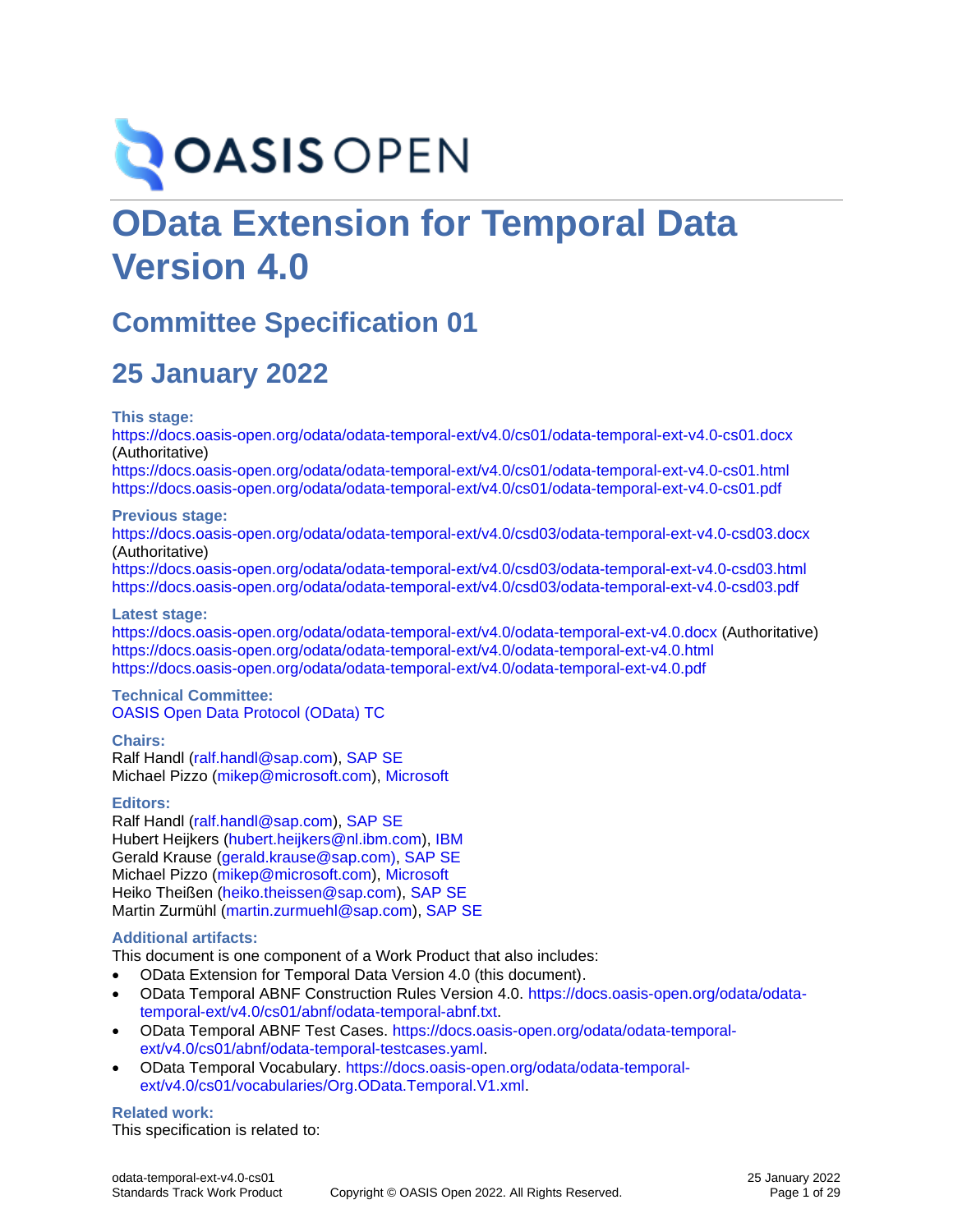- *OData Version 4.01*. Edited by Michael Pizzo, Ralf Handl, and Martin Zurmuehl. A multi-part Work Product which includes:
	- o *OData Version 4.01. Part 1: Protocol*. Latest stage: [https://docs.oasis](https://docs.oasis-open.org/odata/odata/v4.01/odata-v4.01-part1-protocol.html)[open.org/odata/odata/v4.01/odata-v4.01-part1-protocol.html.](https://docs.oasis-open.org/odata/odata/v4.01/odata-v4.01-part1-protocol.html)
	- o *OData Version 4.01. Part 2: URL Conventions*. Latest stage: [https://docs.oasis](https://docs.oasis-open.org/odata/odata/v4.01/odata-v4.01-part2-url-conventions.html)[open.org/odata/odata/v4.01/odata-v4.01-part2-url-conventions.html.](https://docs.oasis-open.org/odata/odata/v4.01/odata-v4.01-part2-url-conventions.html)
	- o *ABNF components: OData ABNF Construction Rules Version 4.01 and OData ABNF Test Cases*. [https://docs.oasis-open.org/odata/odata/v4.01/os/abnf/.](https://docs.oasis-open.org/odata/odata/v4.01/os/abnf/)
- *OData Vocabularies Version 4.0.* Edited by Michael Pizzo, Ralf Handl, and Ram Jeyaraman. Latest stage: [https://docs.oasis-open.org/odata/odata-vocabularies/v4.0/odata-vocabularies-v4.0.html.](https://docs.oasis-open.org/odata/odata-vocabularies/v4.0/odata-vocabularies-v4.0.html)
- *OData Common Schema Definition Language (CSDL) JSON Representation Version 4.01.* Edited by Michael Pizzo, Ralf Handl, and Martin Zurmuehl. Latest stage: [https://docs.oasis](https://docs.oasis-open.org/odata/odata-csdl-json/v4.01/odata-csdl-json-v4.01.html)[open.org/odata/odata-csdl-json/v4.01/odata-csdl-json-v4.01.html.](https://docs.oasis-open.org/odata/odata-csdl-json/v4.01/odata-csdl-json-v4.01.html)
- *OData Common Schema Definition Language (CSDL) XML Representation Version 4.01.* Edited by Michael Pizzo, Ralf Handl, and Martin Zurmuehl. Latest stage: [https://docs.oasis](https://docs.oasis-open.org/odata/odata-csdl-xml/v4.01/odata-csdl-xml-v4.01.html)[open.org/odata/odata-csdl-xml/v4.01/odata-csdl-xml-v4.01.html.](https://docs.oasis-open.org/odata/odata-csdl-xml/v4.01/odata-csdl-xml-v4.01.html)
- *OData JSON Format Version 4.01.* Edited by Michael Pizzo, Ralf Handl, and Mark Biamonte. Latest stage: [https://docs.oasis-open.org/odata/odata-json-format/v4.01/odata-json-format-v4.01.html.](https://docs.oasis-open.org/odata/odata-json-format/v4.01/odata-json-format-v4.01.html)
- *OData Extension for Data Aggregation Version 4.0*. Edited by Ralf Handl, Hubert Heijkers, Gerald Krause, Michael Pizzo, and Martin Zurmuehl. Latest stage: [https://docs.oasis-open.org/odata/odata](https://docs.oasis-open.org/odata/odata-data-aggregation-ext/v4.0/odata-data-aggregation-ext-v4.0.html)[data-aggregation-ext/v4.0/odata-data-aggregation-ext-v4.0.html.](https://docs.oasis-open.org/odata/odata-data-aggregation-ext/v4.0/odata-data-aggregation-ext-v4.0.html)

#### **Abstract:**

This specification defines how to represent and interact with time-dependent data using the Open Data Protocol (OData).

#### **Status:**

This document was last revised or approved by the OASIS Open Data Protocol (OData) TC on the above date. The level of approval is also listed above. Check the "Latest stage" location noted above for possible later revisions of this document. Any other numbered Versions and other technical work produced by the Technical Committee (TC) are listed at [https://www.oasis](https://www.oasis-open.org/committees/tc_home.php?wg_abbrev=odata#technical)[open.org/committees/tc\\_home.php?wg\\_abbrev=odata#technical.](https://www.oasis-open.org/committees/tc_home.php?wg_abbrev=odata#technical)

TC members should send comments on this specification to the TC's email list. Others should send comments to the TC's public comment list, after subscribing to it by following the instructions at the "[Send](https://www.oasis-open.org/committees/comments/index.php?wg_abbrev=odata)  [A Comment](https://www.oasis-open.org/committees/comments/index.php?wg_abbrev=odata)" button on the TC's web page at [https://www.oasis-open.org/committees/odata/.](https://www.oasis-open.org/committees/odata/)

This specification is provided under the [RF on RAND Terms](https://www.oasis-open.org/policies-guidelines/ipr/#RF-on-RAND-Mode) Mode of the [OASIS IPR Policy,](https://www.oasis-open.org/policies-guidelines/ipr/) the mode chosen when the Technical Committee was established. For information on whether any patents have been disclosed that may be essential to implementing this specification, and any offers of patent licensing terms, please refer to the Intellectual Property Rights section of the TC's web page ([https://www.oasis](https://www.oasis-open.org/committees/odata/ipr.php)[open.org/committees/odata/ipr.php\)](https://www.oasis-open.org/committees/odata/ipr.php).

Note that any machine-readable content [\(Computer Language Definitions\)](https://www.oasis-open.org/policies-guidelines/tc-process#wpComponentsCompLang) declared Normative for this Work Product is provided in separate plain text files. In the event of a discrepancy between any such plain text file and display content in the Work Product's prose narrative document(s), the content in the separate plain text file prevails.

#### **Citation format:**

When referencing this document, the following citation format should be used:

#### **[OData-Temporal-v4.0]**

*OData Extension for Temporal Data Version 4.0*. Edited by Ralf Handl, Hubert Heijkers, Gerald Krause, Michael Pizzo, Heiko Theißen, and Martin Zurmühl. 25 January 2022. OASIS Committee Specification 01. [https://docs.oasis-open.org/odata/odata-temporal-ext/v4.0/cs01/odata-temporal-ext-v4.0-cs01.html.](https://docs.oasis-open.org/odata/odata-temporal-ext/v4.0/cs01/odata-temporal-ext-v4.0-cs01.html) Latest stage: [https://docs.oasis-open.org/odata/odata-temporal-ext/v4.0/odata-temporal-ext-v4.0.html.](https://docs.oasis-open.org/odata/odata-temporal-ext/v4.0/odata-temporal-ext-v4.0.html)

#### **Notices:**

Copyright © OASIS Open 2022. All Rights Reserved.

Distributed under the terms of the OASIS IPR Policy, [\[https://www.oasis-open.org/policies-guidelines/ipr/\]](https://www.oasis-open.org/policies-guidelines/ipr/). For complete copyright information please see the Notices section in an Appendix below.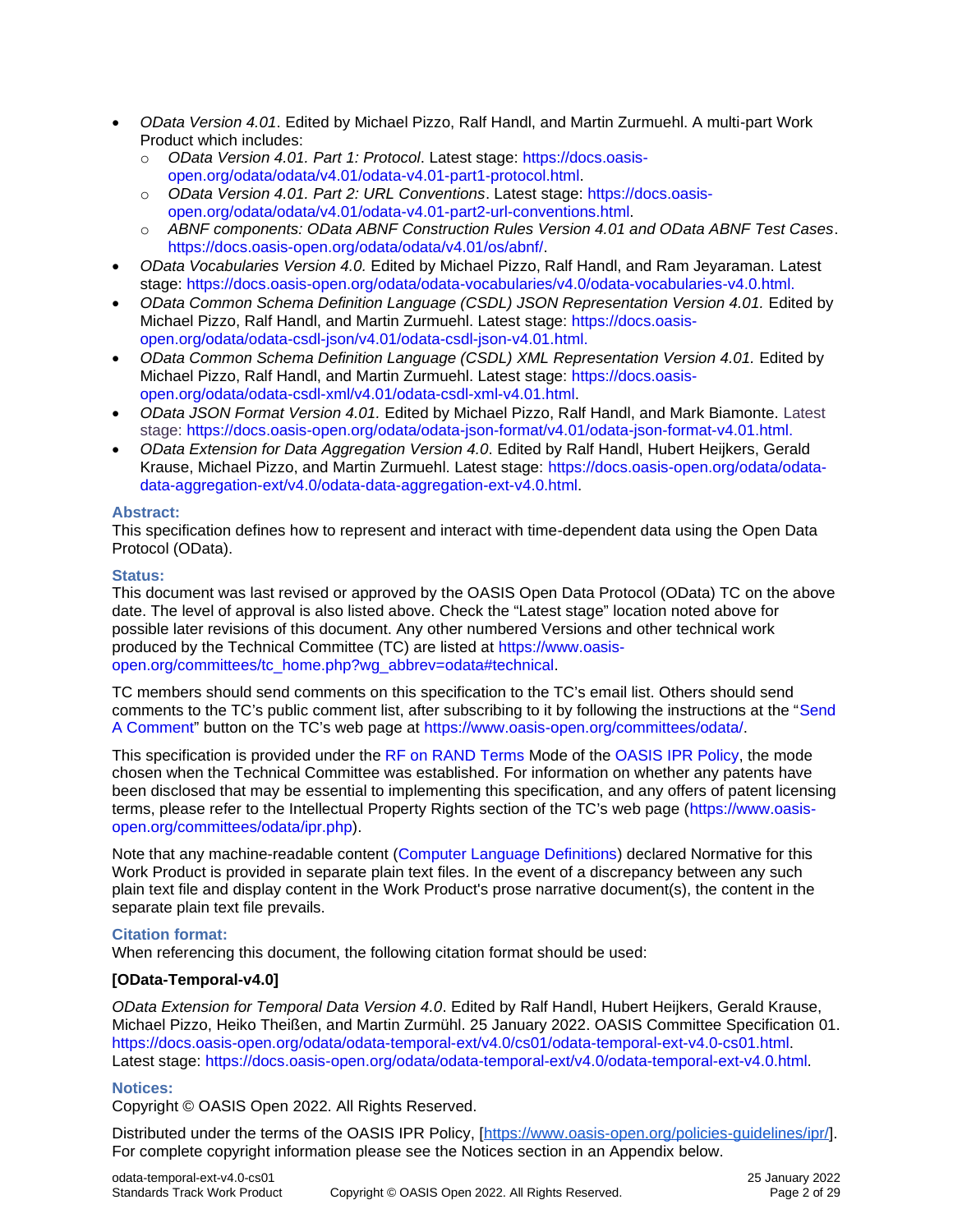# **Table of Contents**

| $\mathbf{1}$   |  |  |  |  |  |
|----------------|--|--|--|--|--|
|                |  |  |  |  |  |
|                |  |  |  |  |  |
|                |  |  |  |  |  |
|                |  |  |  |  |  |
| $\overline{2}$ |  |  |  |  |  |
|                |  |  |  |  |  |
|                |  |  |  |  |  |
|                |  |  |  |  |  |
|                |  |  |  |  |  |
|                |  |  |  |  |  |
|                |  |  |  |  |  |
|                |  |  |  |  |  |
|                |  |  |  |  |  |
|                |  |  |  |  |  |
|                |  |  |  |  |  |
|                |  |  |  |  |  |
|                |  |  |  |  |  |
| 3              |  |  |  |  |  |
| 4              |  |  |  |  |  |
|                |  |  |  |  |  |
|                |  |  |  |  |  |
|                |  |  |  |  |  |
|                |  |  |  |  |  |
|                |  |  |  |  |  |
|                |  |  |  |  |  |
|                |  |  |  |  |  |
|                |  |  |  |  |  |
|                |  |  |  |  |  |
|                |  |  |  |  |  |
|                |  |  |  |  |  |
|                |  |  |  |  |  |
|                |  |  |  |  |  |
|                |  |  |  |  |  |
|                |  |  |  |  |  |
| 5              |  |  |  |  |  |
|                |  |  |  |  |  |
|                |  |  |  |  |  |
|                |  |  |  |  |  |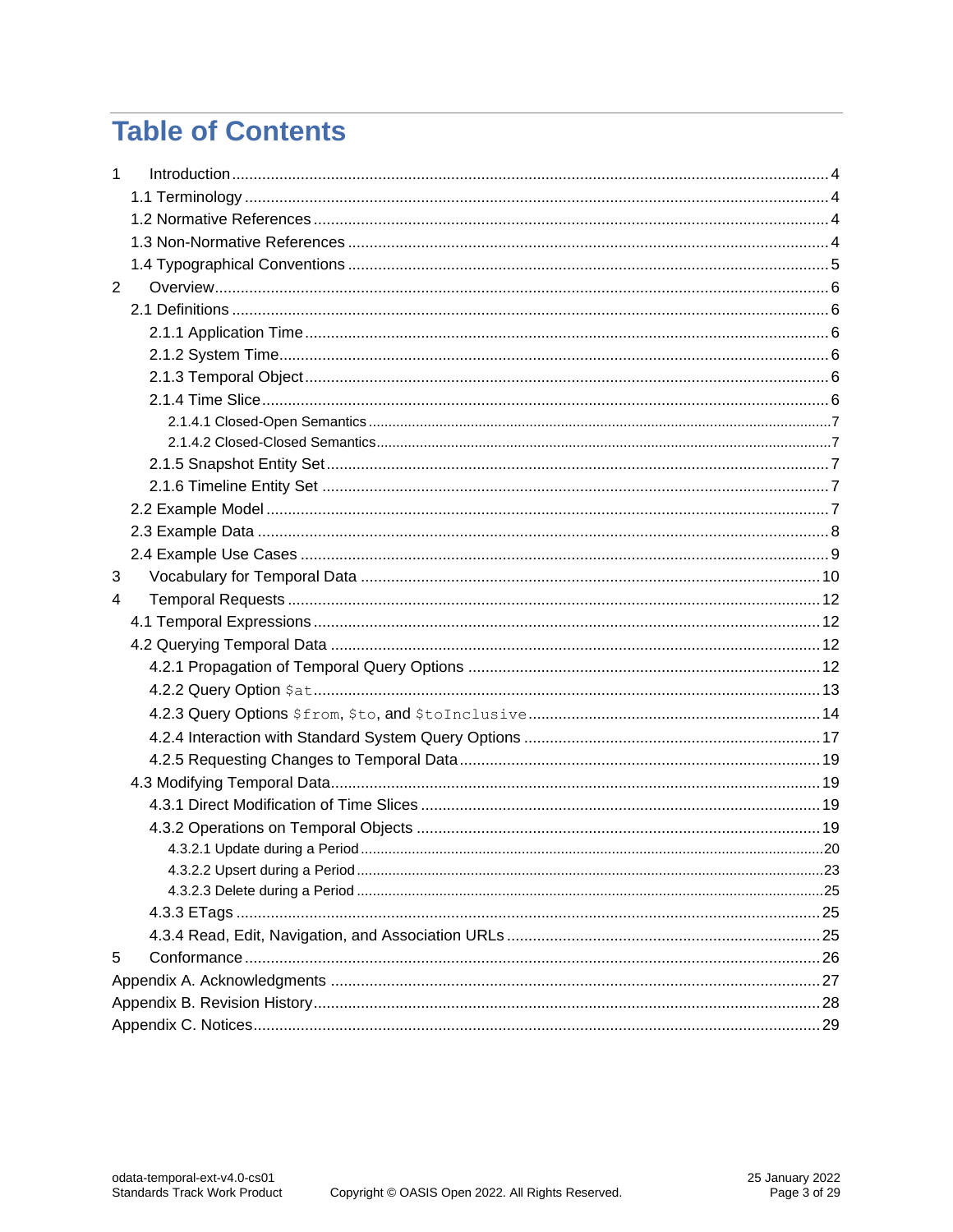# <span id="page-3-4"></span><span id="page-3-0"></span>**1 [Introduction](#page-3-4)**

This specification adds the notion of time-dependency to the Open Data Protocol (OData) without changing any of the base principles of OData. It defines semantics and a representation for temporal data, especially:

- Semantics and operations for querying and modifying temporal data,
- <span id="page-3-1"></span>• Vocabulary terms to annotate which data depends on time, and how.

# <span id="page-3-5"></span>**1.1 [Terminology](#page-3-5)**

The key words "MUST", "MUST NOT", "REQUIRED", "SHALL", "SHALL NOT", "SHOULD", "SHOULD NOT", "RECOMMENDED", "MAY", and "OPTIONAL" in this document are to be interpreted as described in **[\[RFC2119\]](#page-3-6)**.

# <span id="page-3-7"></span><span id="page-3-2"></span>**1.2 Normative [References](#page-3-7)**

<span id="page-3-13"></span><span id="page-3-11"></span>

| [OData-ABNF]          | <b>OData ABNF Construction Rules Version 4.01.</b><br>See the link in "Related work" section on cover page.                              |
|-----------------------|------------------------------------------------------------------------------------------------------------------------------------------|
| [OData-Aggregation]   | OData Extension for Data Aggregation Version 4.0.<br>See link in "Related work" section on cover page.                                   |
| [OData-CSDLJSON]      | OData Common Schema Definition Language (CSDL) JSON<br>Representation Version 4.01.<br>See link in "Related work" section on cover page. |
| [OData-CSDLXML]       | OData Common Schema Definition Language (CSDL) XML<br>Representation Version 4.01.<br>See link in "Related work" section on cover page.  |
| [OData-Protocol]      | OData Version 4.01 Part 1: Protocol.<br>See link in "Related work" section on cover page.                                                |
| [OData-Temporal-ABNF] | OData Temporal ABNF Construction Rules Version 4.0.<br>See link in "Additional artifacts" section on cover page.                         |
| [OData-URL]           | OData Version 4.01 Part 2: URL Conventions.<br>See link in "Related work" section on cover page.                                         |
| [OData-VocCap]        | OData Vocabularies Version 4.0: Capabilities Vocabulary.<br>See link in "Related work" section on cover page.                            |
| [OData-VocCore]       | OData Vocabularies Version 4.0: Core Vocabulary.<br>See link in "Related work" section on cover page.                                    |
| [OData-VocTemporal]   | OData Temporal Vocabulary.<br>See link in "Additional artifacts" section on cover page.                                                  |
| [RFC2119]             |                                                                                                                                          |

# <span id="page-3-12"></span><span id="page-3-10"></span><span id="page-3-8"></span><span id="page-3-6"></span><span id="page-3-3"></span>**1.3 [Non-Normative References](#page-3-8)**

**[Fowler]** *Temporal Patterns*, Martin Fowler[,http://martinfowler.com/eaaDev/timeNarrative.html.](http://martinfowler.com/eaaDev/timeNarrative.html)

<span id="page-3-9"></span>**[Kulkarni]** *Temporal Features in SQL standard*, Krishna Kulkarni, September, 2012[,https://dbs.uni](https://dbs.uni-leipzig.de/file/Temporal%20features%20in%20SQL2011.pdf)[leipzig.de/file/Temporal%20features%20in%20SQL2011.pdf.](https://dbs.uni-leipzig.de/file/Temporal%20features%20in%20SQL2011.pdf)

**[Snodgrass]** *Developing Time-Oriented Database Applications in SQL*, Richard T. Snodgrass, Morgan Kaufmann Publishers, Inc., San Francisco, July, 1999, ISBN 1-55860-436-7,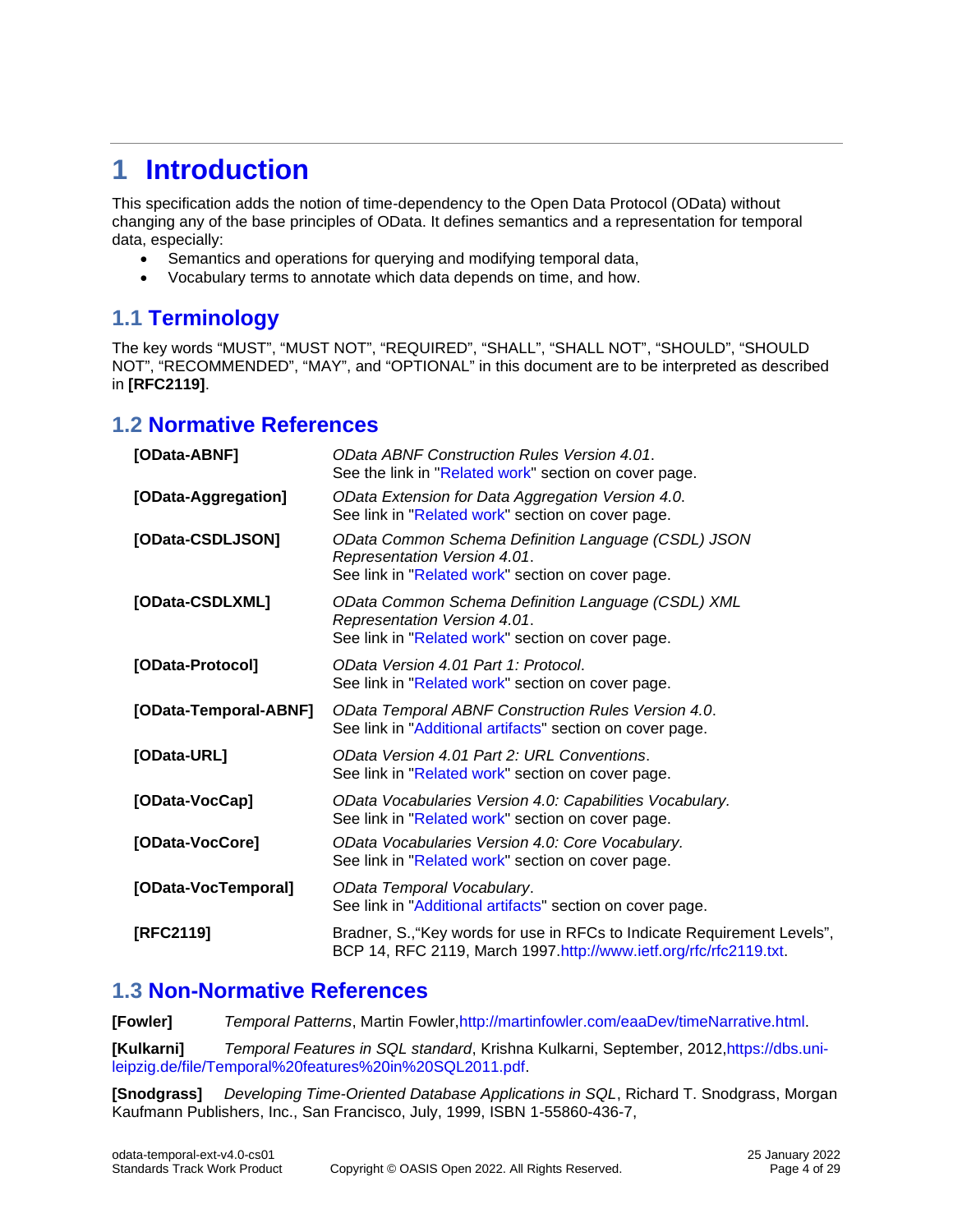<http://www2.cs.arizona.edu/people/rts/tdbbook.pdf> and [http://www2.cs.arizona.edu/people/rts/pp30-](http://www2.cs.arizona.edu/people/rts/pp30-31.pdf) [31.pdf.](http://www2.cs.arizona.edu/people/rts/pp30-31.pdf)

<span id="page-4-2"></span>**[SQL:2011]** ISO/IEC 9075-2:2011 Information technology - Database languages - SQL - Part 2: Foundation (SQL/Foundation).

# <span id="page-4-1"></span><span id="page-4-0"></span>**1.4 [Typographical Conventions](#page-4-1)**

Keywords defined by this specification use this monospaced font.

Normative source code uses this paragraph style.

Some sections of this specification are illustrated with non-normative examples.

*Example 1: text describing an example uses this paragraph style*

Non-normative examples use this paragraph style.

All examples in this document are non-normative and informative only.

All other text is normative unless otherwise labeled.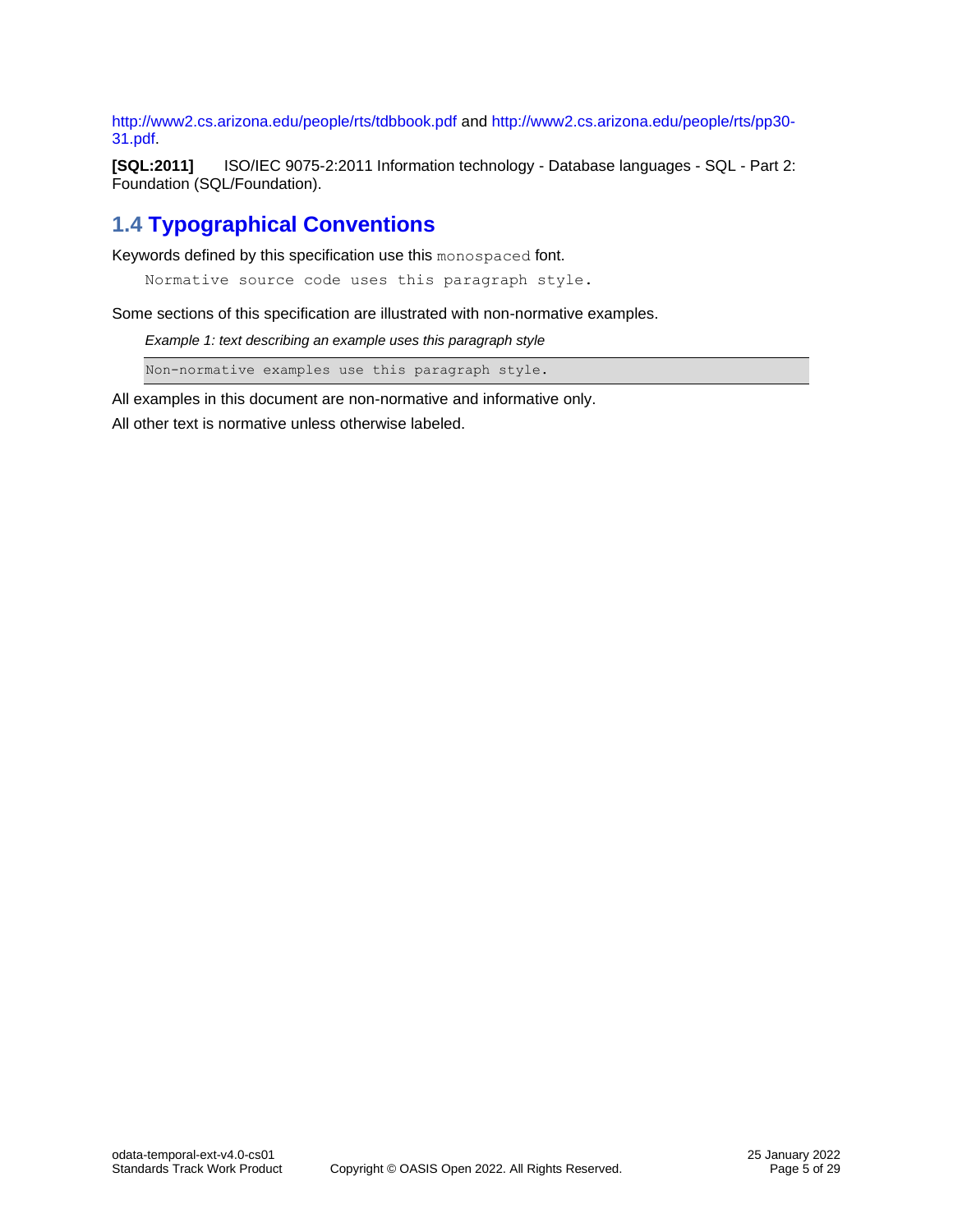# <span id="page-5-6"></span><span id="page-5-0"></span>**2 [Overview](#page-5-6)**

When keeping track of time, the most important questions are:

- When did or will something happen?
- When did we learn that it happened?

This leads to two "directions" or "dimensions" of time (measured as a date or date-plus-time value):

- [Application time,](#page-5-7) also called actual time, business time, effective time, or valid time, and
- [System time,](#page-5-8) also called recording time, audit time, or transaction time.

Keeping track of time is typically done by storing data together with the time period for which that data is deemed valid or effective, using separate periods for application time and system time, and the time periods are part of the logical key for "records". See **[\[SQL:2011\]](#page-4-2)** or **[\[Kulkarni\]](#page-3-9)** on how this is done in the SQL standard.

A consumer's perspective on this data can be different: even if time is tracked internally, the period of time may or may not be visible in a consumer's perspective, and even if visible the related properties are often not considered part of an entity's identity. For example, an employee is still the same person even after switching to another department.

The goals of this extension are:

- Keep the API models as simple as possible by allowing to hide time-dependency,
- Provide easy means for [point-in-time queries](#page-12-1) even if time-dependency is hidden,
- Provide easy means for [time-range queries](#page-13-1) if time-dependency is visible, and
- <span id="page-5-1"></span>• Provide easy means for modifying time-dependent data.

# <span id="page-5-9"></span>**2.1 [Definitions](#page-5-9)**

# <span id="page-5-7"></span><span id="page-5-2"></span>**2.1.1 [Application Time](#page-5-7)**

Application time is used to describe data that is known to change over time, for example the budget of a department, or which department an employee works for. Application time may capture planned changes in the future, for example transferring an employee to a new department next month or capturing next year's budget for a department. Both future and past data can be changed.

# <span id="page-5-8"></span><span id="page-5-3"></span>**2.1.2 [System Time](#page-5-8)**

System time is used to record when data became known by the "system of record". System time does not extend into the future, and record entries are only added and are never changed.

System time is never manipulated directly, and typically not visible in APIs, except for "last changed at" time stamps, and the corresponding properties are read-only.

As system time is typically not visible in APIs, we do not consider this in the remainder of this document.

# <span id="page-5-10"></span><span id="page-5-4"></span>**2.1.3 [Temporal Object](#page-5-10)**

A temporal object is a set of data whose change over time is tracked by the service as a sequence of [time](#page-5-11)  [slices.](#page-5-11)

# <span id="page-5-11"></span><span id="page-5-5"></span>**2.1.4 [Time Slice](#page-5-11)**

A piece of temporal data with attached time period, documenting that the data did not change during this time period.

Time slices for the same [temporal object](#page-5-10) are non-overlapping, so for any given point in time there is at most one slice whose time period contains that point in time.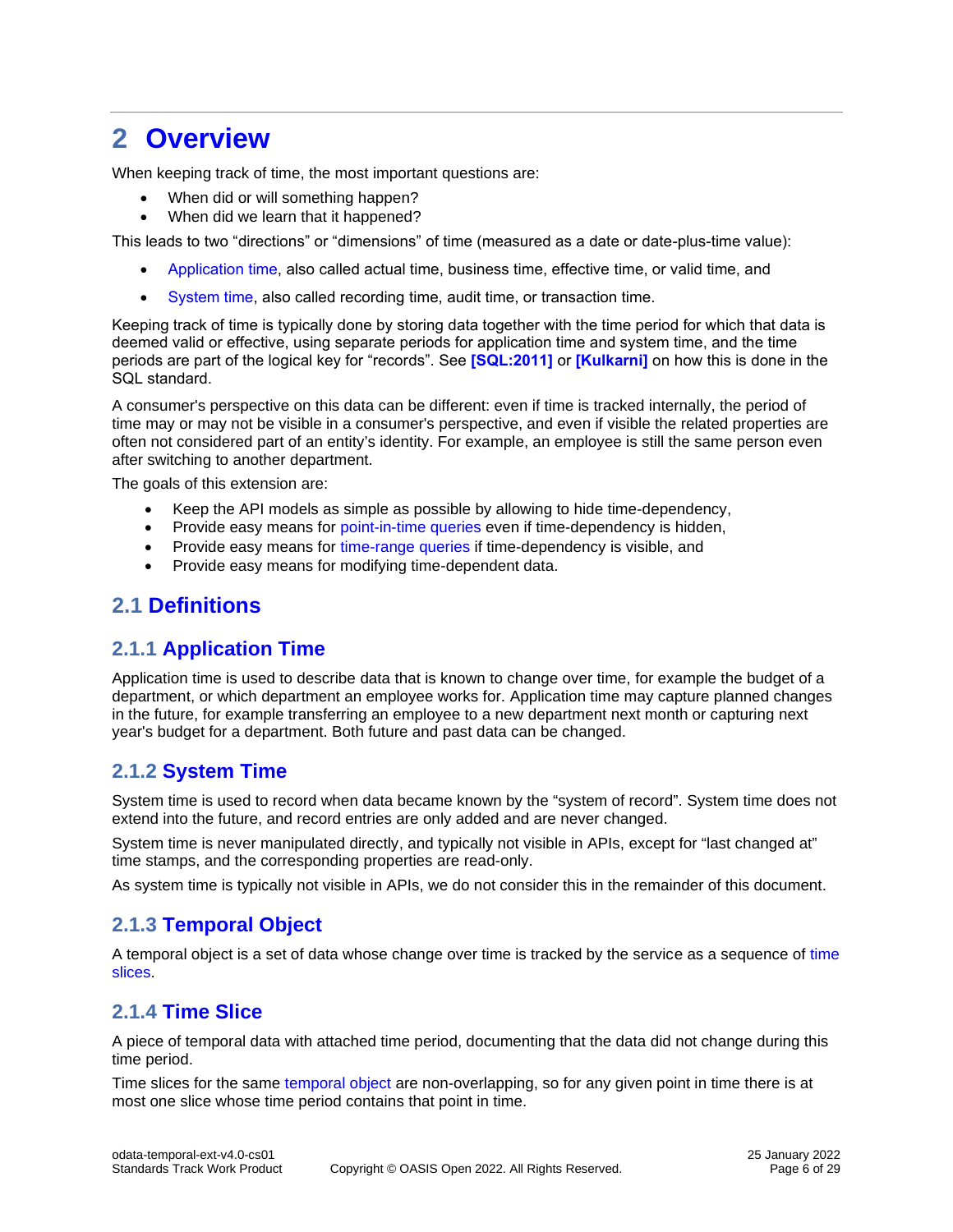Time slices for a temporal object need not cover the complete timeline. There can be points in time for which no time slice exists, indicating that the object's values are not known to the service.

### <span id="page-6-5"></span><span id="page-6-0"></span>**2.1.4.1 [Closed-Open Semantics](#page-6-5)**

Time slices typically use closed-open semantics, following **[\[SQL:2011\]](#page-4-2)**. This means the start is part of the period, the end is not part of the period, and for directly adjacent time slices the end of the earlier time slice is identical to the start of the next time slice. The period start must be less than the period end.

### <span id="page-6-6"></span><span id="page-6-1"></span>**2.1.4.2 [Closed-Closed Semantics](#page-6-6)**

Some software systems predating the availability of temporal databases and with data type *date* for the application-time period start and end use closed-closed semantics. Temporal services on top of these systems can either convert their period end boundaries on-the-fly by adding one day on the way out and subtracting one day on the way in, or alternatively express the used time slice semantics via [annotations.](#page-9-1)

### <span id="page-6-7"></span><span id="page-6-2"></span>**2.1.5 [Snapshot Entity Set](#page-6-7)**

An entity in a snapshot entity set represents a [temporal object](#page-5-10) at a specified point in time. When the entity is addressed via a resource path (directly or via related resources), the point in time must be specified, see section "Propagation [of Temporal Query Options](#page-11-4)" for details on how to determine this point in time.

The entity's id and its canonical URL are independent of this point in time. Hence, they are sufficient to *reference* the entity but not *address* it. In other words: The entity can be considered a function that maps each point in time to an instance of the entity type. That function can be *referenced* but only its values can be *addressed*.

Without a point in time, statements about individual structural or navigation properties of the entity or even about its existence cannot be made, and [change tracking](#page-18-4) is not possible.

Snapshot entity sets MUST be [annotated](#page-9-1) with a Timeline of type TimelineSnapshot.

# <span id="page-6-8"></span><span id="page-6-3"></span>**2.1.6 [Timeline Entity Set](#page-6-8)**

An entity in a timeline entity set represents one [time slice](#page-5-11) of a [temporal object,](#page-5-10) and all time slices of that temporal object are part of the entity set.

The entity's id and its canonical URL depend on the period of application time of the corresponding time slice. *Referencing* and *addressing* the entity are equivalent concepts, unlike in the snapshot case.

The response to a time-range request need not reflect the time-slice cut of the underlying data model.

Services MAY condense/defragment adjacent time slices that do not differ in represented properties other than the period boundaries. This reduces the payload size, and it also avoids potential information leakage if the service only publishes a projection of the underlying data model.

Services MAY also split time slices to align their boundaries with nested expanded time slices to represent a "coarsest common slicing" across an expand tree.

Timeline entity sets MUST be [annotated](#page-9-1) with a Timeline of type TimelineVisible.

# <span id="page-6-9"></span><span id="page-6-4"></span>**2.2 [Example Model](#page-6-9)**

Assume a simple scenario: employees will work in different roles and in different departments during their career, and sometimes they even change their name. At each point in time the employee has exactly one name, one job title, and is assigned to one department.

Employees are assigned an immutable ID when first entering the company, and all employee-related data will be recorded with an application-time period attached. This allows entering planned changes ahead of time, using a future application-time start date: if an employee will get a different job title or switch to a different department, this data can already be entered into the system and stored as a new record.

In the sections below we will discuss two different API models that can be backed by the same storage model: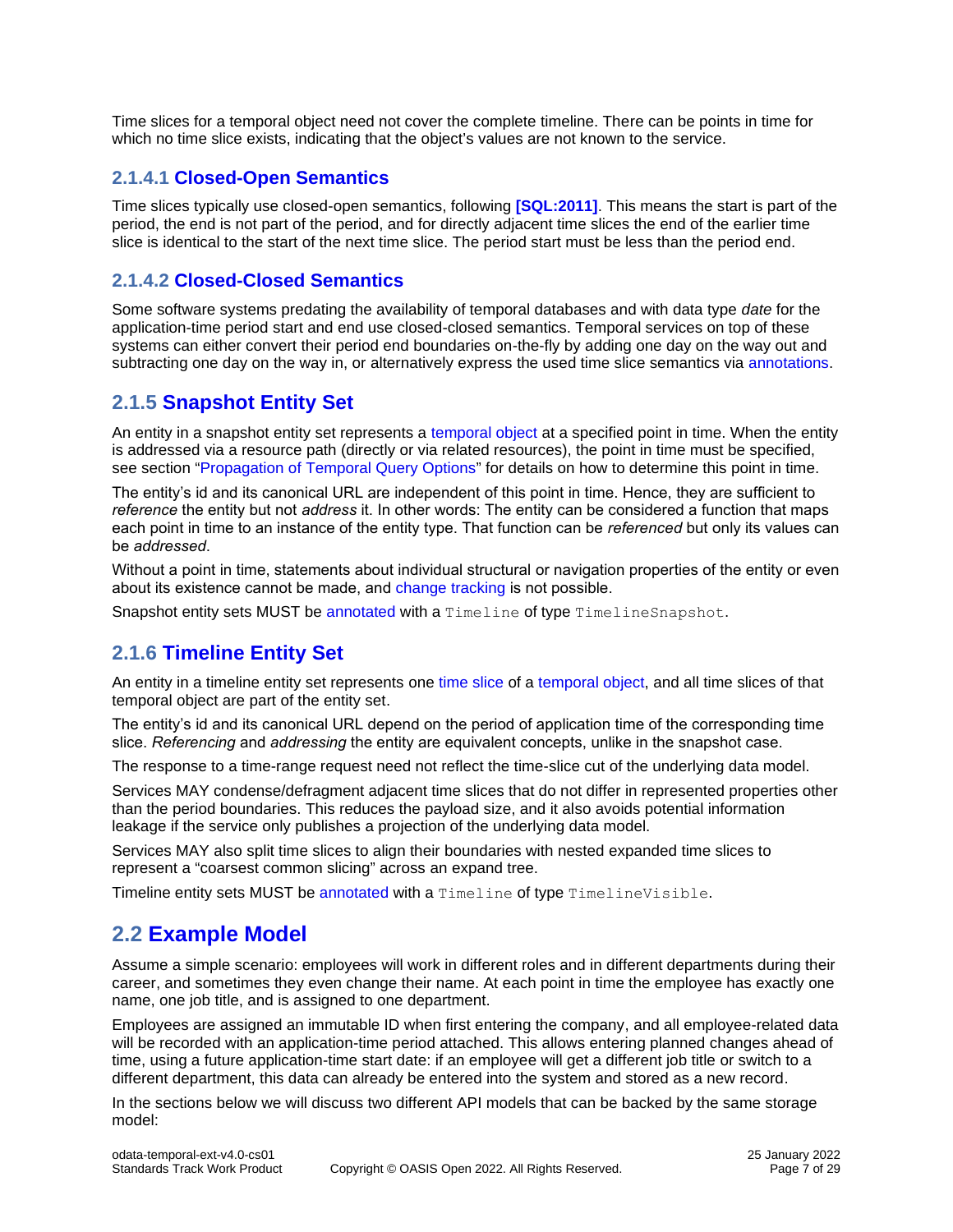<span id="page-7-2"></span>*Example 2: model for api-1 with snapshot entity sets (hidden application time), key properties marked with {id}*

| Employee                                                        |                                    | Department                              |
|-----------------------------------------------------------------|------------------------------------|-----------------------------------------|
| ID: Edm.String {id}<br>Name: Edm.String<br>Jobtitle: Edm.String | Department<br>$\star$<br>Employees | ID: Edm.String {id}<br>Name: Edm.String |

<span id="page-7-3"></span>and

*Example 3: model for api-2 with timeline entity sets (visible application time), key properties marked with {id}*



# <span id="page-7-1"></span><span id="page-7-0"></span>**2.3 [Example Data](#page-7-1)**

Both API models in the previous section are views on the same underlying data. A possible storage model for this data is:

*Example 4: simple storage model: object keys in dark green, temporal sub-keys in light green, foreign keys in orange, non-key fields in blue*



The period start date is used as the temporal sub-key for identifying time slices together with the key of the temporal object.

Note: alternatively, the period end date could have been used as temporal sub-key, or the primary key of the time slice tables could have been an artificial key (sequence number, UUID, …) with both the temporal object key and the period boundaries as non-key fields.

The following example data will be used to further illustrate the capabilities introduced by this extension. It assumes that the example services only support four-digit years.

*Example 5: example data: object key in dark green, temporal sub-key in light green, foreign keys in orange, nonkey fields in blue*

#### **Employees**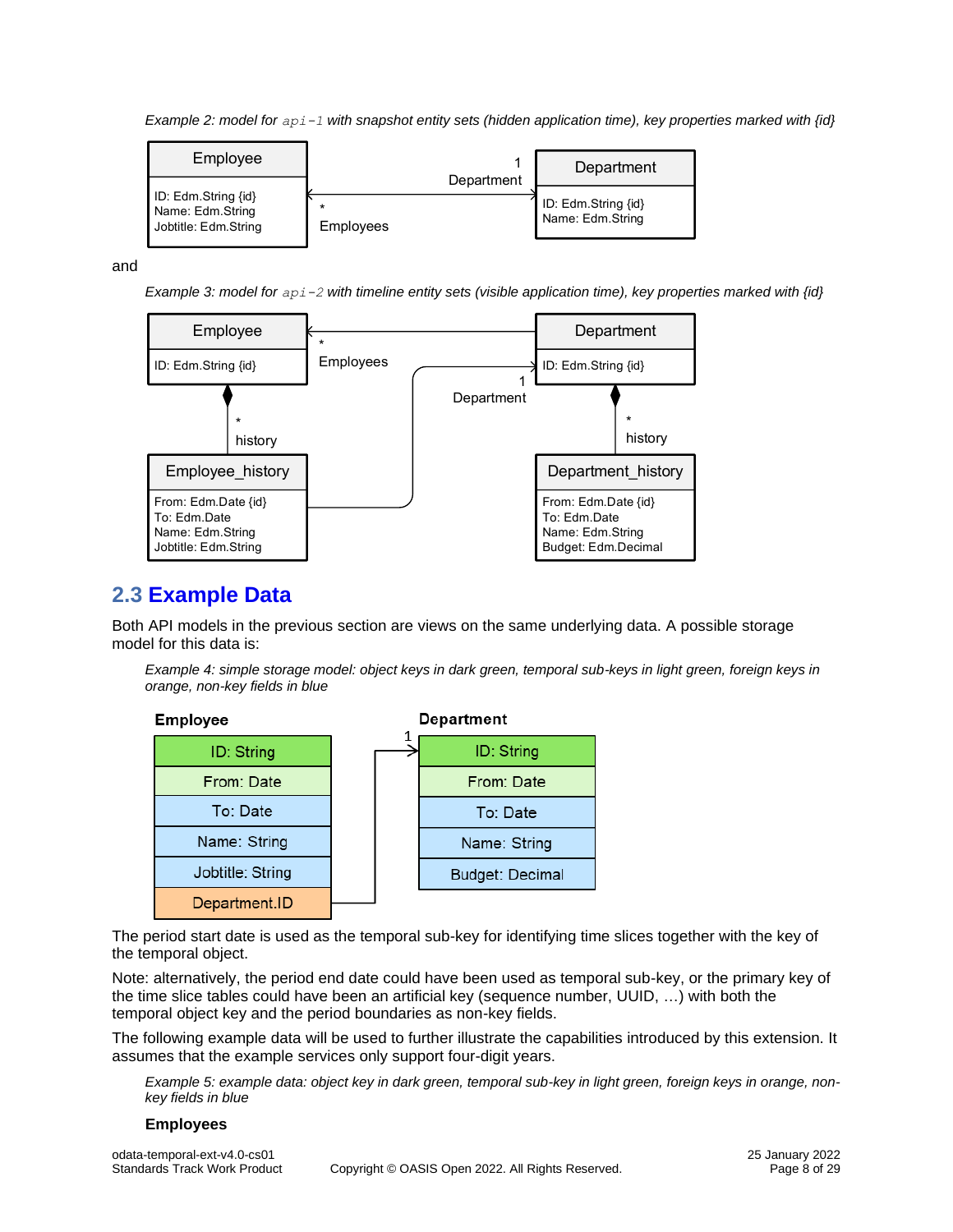| ID   | <b>From</b> | To         | <b>Name</b>     | <b>Jobtitle</b> | Department.ID   |
|------|-------------|------------|-----------------|-----------------|-----------------|
| E314 | 2011-01-01  | 2013-10-01 | <b>McDevitt</b> | Junior          | D <sub>08</sub> |
| E314 | 2013-10-01  | 2014-01-01 | <b>McDevitt</b> | Senior          | D <sub>08</sub> |
| E314 | 2014-01-01  | max        | <b>McDevitt</b> | Senior          | D <sub>15</sub> |
| E401 | 2009-11-01  | 2012-03-01 | Norman          | Expert          | D <sub>15</sub> |
| E401 | 2012-03-01  | max        | Gibson          | Expert          | D <sub>15</sub> |

#### **Departments**

| ID              | From       | To         | Name              | <b>Budget</b> |
|-----------------|------------|------------|-------------------|---------------|
| D <sub>08</sub> | 2010-01-01 | 2012-01-01 | Support           | 1000          |
| D <sub>08</sub> | 2012-01-01 | 2012-06-01 | Support           | 1250          |
| D <sub>08</sub> | 2012-06-01 | 2014-01-01 | 1st Level Support | 1250          |
| D <sub>08</sub> | 2014-01-01 | max        | 1st Level Support | 1400          |
| D <sub>15</sub> | 2010-01-01 | 2011-01-01 | <b>Services</b>   | 1100          |
| D <sub>15</sub> | 2011-01-01 | max        | <b>Services</b>   | 1170          |

# <span id="page-8-1"></span><span id="page-8-0"></span>**2.4 [Example Use Cases](#page-8-1)**

A client might wish to query the example APIs in several ways:

- Snapshot API
	- a. Retrieve a current employee, together with the employee's current department.
	- b. Retrieve an employee as of a particular point in time, including the employee's department as of that same point in time.
- Timeline API
	- a. Retrieve employees that worked for the "Services" department in 2010.
	- b. Retrieve all time slices of an employee.
	- c. Retrieve all time slices of an employee for a given application-time period, including all time slices of the related departments within the application-time period of each employee time slice.
	- d. Change a department's budget in the past, present, or future.
	- e. Change an employee's association to a department in the past, present, or future.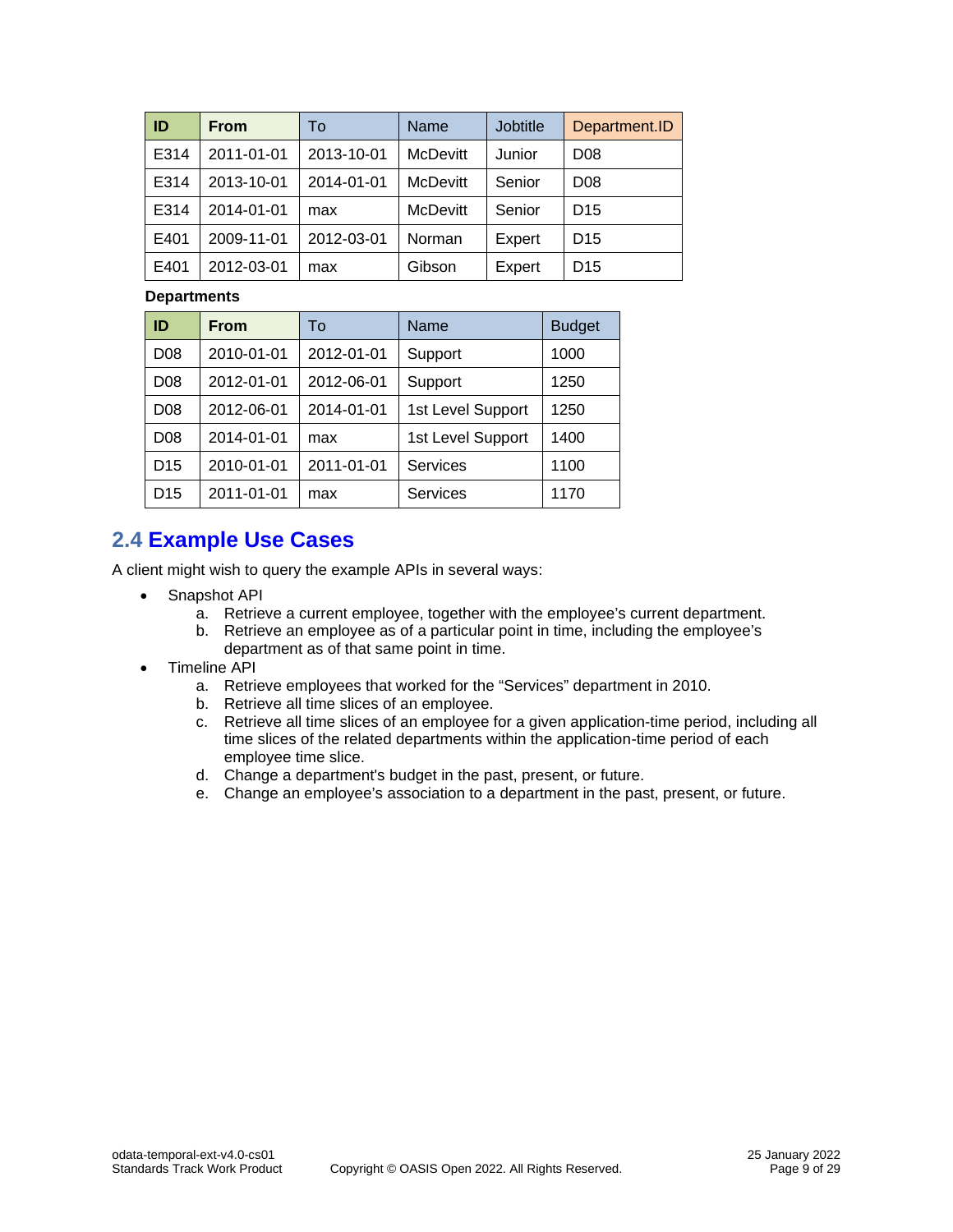# <span id="page-9-1"></span><span id="page-9-0"></span>**3 [Vocabulary for Temporal Data](#page-9-1)**

The vocabulary for temporal data **[\[OData-VocTemporal\]](#page-3-10)** defines a structured term for describing temporal query and modification capabilities of temporal services.

The term ApplicationTimeSupport describes the temporal capabilities of an entity set. It can be applied to an entity set, or to a containment navigation property to describe its implicit entity sets. It has a structured type with the following properties:

- UnitOfTime describes the data type of the application-time period start and end values. Its value is a record of either type UnitOfTimeDate or UnitOfTimeDateTimeOffset.
	- o Records of type UnitOfTimeDateTimeOffset MUST specify the property Precision.
	- o Records of type UnitOfTimeDate MAY specify the property ClosedClosedPeriods.
- Timeline describes the kind of temporal entity set. Its value is a record of either type TimelineSnapshot or TimelineVisible.
	- o Records of type TimelineSnapshot MUST NOT specify any properties.
	- o Records of type TimelineVisible MUST specify the properties PeriodStart and PeriodEnd.
		- These properties MUST point to properties of the annotated entity set whose values are the period start and end of a time slice.
		- The start is always included in the time slice, the end is included if and only if the sibling property UnitOfTime is of type UnitOfTimeDate and specifies property ClosedClosedPeriods as true.
		- If the period end property does not specify a default value, a default value of "ad infinitum" is assumed.

Records of type TimelineVisible MAY specify the property ObjectKey.

- ObjectKey is the "sub-key" or "alternate key" that identifies time slices for a single temporal object. It is only necessary if the annotated entity set can contain time slices for more than one temporal object. The object key is a collection of property paths whose value combination uniquely identifies a temporal object.
- SupportedActions is a collection of qualified names of temporal actions that may be bound to the annotated entity set. These can be the [standard actions defined in this specification,](#page-18-5) or service-specific actions.

*Example 6: Employees entity set from [example model api-1](#page-7-2) annotated with temporal terms*

```
"Employees": {
   "$Collection": true,
   "$Type": "OrgModel.Employee",
   "@Temporal.ApplicationTimeSupport": {
     "Timeline": {
       "@odata.type": "https://oasis-tcs.github.io/odata-
vocabularies/vocabularies/Org.OData.Temporal.V1.json#Temporal.TimelineSnapshot
"
     },
     "UnitOfTime": {
       "@odata.type": "https://oasis-tcs.github.io/odata-
vocabularies/vocabularies/Org.OData.Temporal.V1.json#Temporal.UnitOfTimeDate"
     }
   }
},
```
*Example 7: history navigation property in entity set Employees from [example model api-2](#page-7-3) annotated with temporal terms*

```
"$Annotations": {
   "OrgModel.Default/Employees/history": {
     "@Temporal.ApplicationTimeSupport": {
```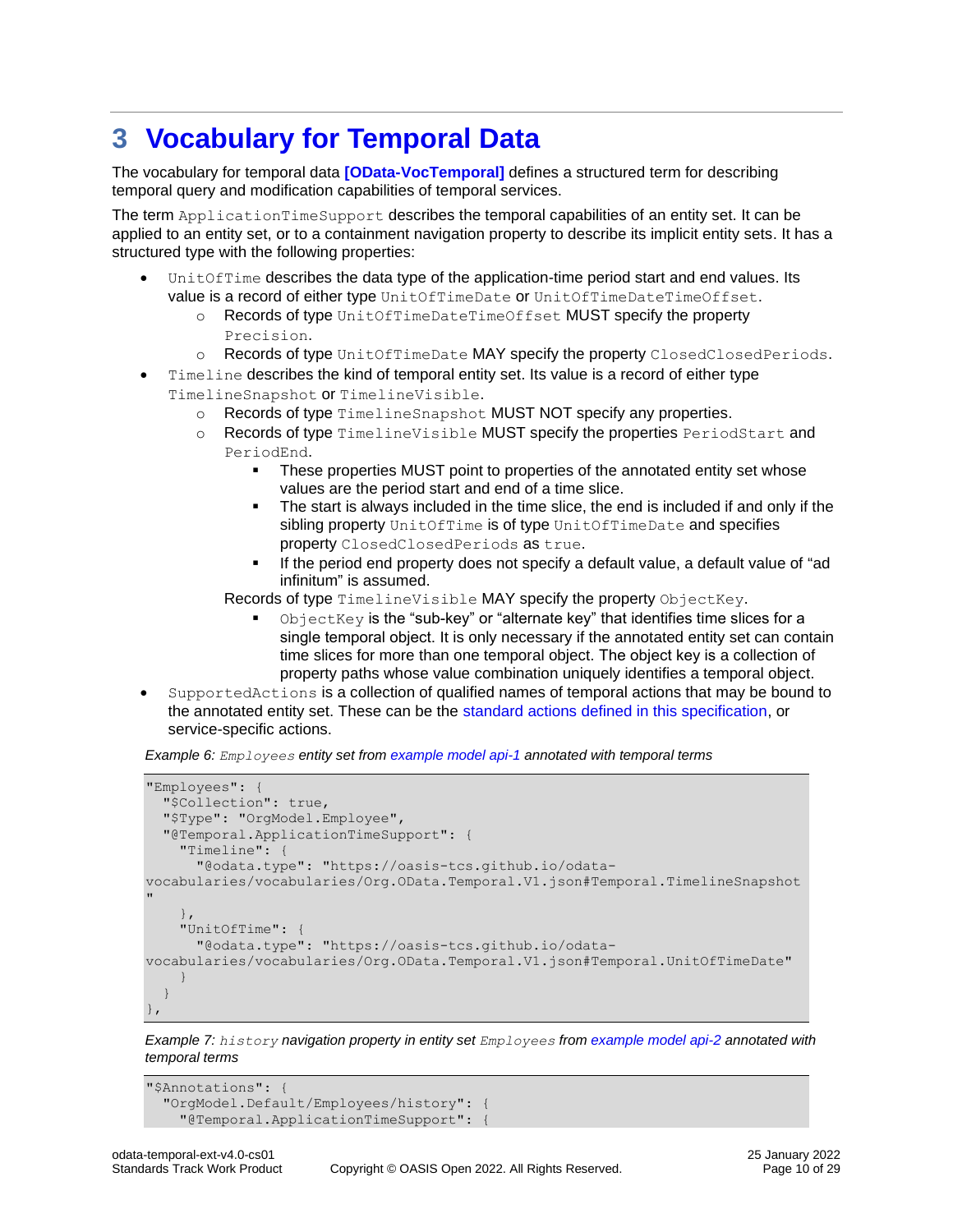```
 "Timeline": {
         "@odata.type": "https://oasis-tcs.github.io/odata-
vocabularies/vocabularies/Org.OData.Temporal.V1.json#Temporal.TimelineVisible"
,
         "TimeSliceStart": "From",
         "TimeSliceEnd": "To",
         "SupportedActions": [
           "Temporal.Update",
           "Temporal.Upsert",
           "Temporal.Delete"
         ]
\qquad \qquad "UnitOfTime": {
         "@odata.type": "https://oasis-tcs.github.io/odata-
vocabularies/vocabularies/Org.OData.Temporal.V1.json#Temporal.UnitOfTimeDate"
       }
     }
  }
}
```
<span id="page-10-0"></span>*Example 8: CostCenters entity set containing time slices for multiple temporal objects, the temporal objects identified by combination of AreaID and CostCenterID*

```
"CostCenter": {
   "$Kind": "EntityType",
   "$Key": ["tsid"],
   "tsid": {},
   "AreaID": {},
   "CostCenterID": {},
   "ValidTo": { "$Type": "Edm.Date" },
  "ValidFrom": { "$Type": "Edm.Date" },
  "ProfitCenterID": { "$Nullable": true },
   "DepartmentID": { "$Nullable": true }
},
"Default": {
   "$Kind": "EntityContainer",
   "CostCenters": { "$Collection": true, "$Type": "this.CostCenter" }
},
"$Annotations": {
   "this.Default/CostCenters": {
     "@Temporal.ApplicationTimeSupport": {
       "UnitOfTime": {
         "@odata.type": "https://oasis-tcs.github.io/odata-
vocabularies/vocabularies/Org.OData.Temporal.V1.xml#Temporal.UnitOfTimeDate",
         "ClosedClosedPeriods": true
       },
       "Timeline": {
         "@odata.type": "https://oasis-tcs.github.io/odata-
vocabularies/vocabularies/Org.OData.Temporal.V1.xml#Temporal.TimelineVisible",
         "PeriodStart": "ValidFrom",
         "PeriodEnd": "ValidTo",
         "ObjectKey": ["AreaID", "CostCenterID"]
\},
       "SupportedActions": [
         "Temporal.Update",
         "Temporal.Upsert",
         "Temporal.Delete"
       ]
    }
   }
}
```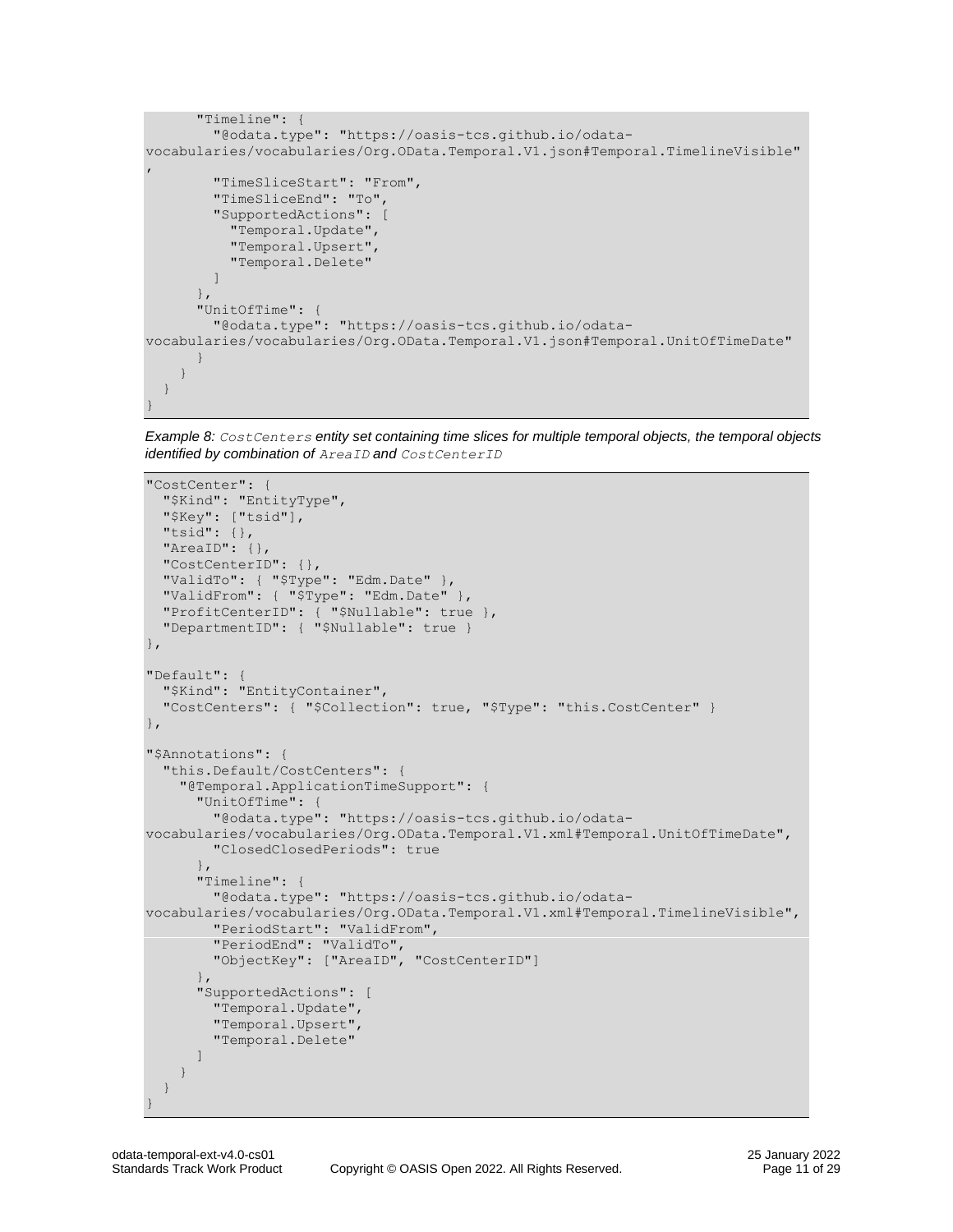# <span id="page-11-5"></span><span id="page-11-0"></span>**4 [Temporal Requests](#page-11-5)**

# <span id="page-11-6"></span><span id="page-11-1"></span>**4.1 [Temporal Expressions](#page-11-6)**

A temporal expression is

- A date in the form dateValue, see **[\[OData-ABNF\]](#page-3-11)**
- A timestamp in the form dateTimeOffsetValueInUrl, see **[\[OData-ABNF\]](#page-3-11)**
- One of the literals min or max
- An expression resulting in a date or timestamp value

The literals min and max are interpreted depending on the data type of the time period start and end. They represent the minimum and maximum values of the time period that the service will allow. Their values are service specific as they can depend on the capabilities of the underlying data model.

Note that there is no literal for "today" as clients and services can be in different time zones and thus can have different notions of which date is "today". Clients are advised to use concrete temporal values and should avoid using the URL function  $now()$  with period start and end of type  $Edm.Date$ .

Note that services may allow service-defined functions for temporal expressions, for example to deal with fiscal years in a particular company.

# <span id="page-11-7"></span><span id="page-11-2"></span>**4.2 [Querying Temporal Data](#page-11-7)**

Temporal query options allow point-in-time as well as time-range queries. They take a temporal expression as their argument whose result type MUST match the type of the corresponding time period start and end.

Adding temporal query options to a request does not alter the response shape, it only affects the returned data.

Temporal query options can be used with data modification operations, in which case they do not alter the modification semantics of the request, they only affect the response. That is, they only influence the "implicit GET" after successful data modification.

If no temporal query options are specified,

- timeline entity sets return all time slices, and
- <span id="page-11-3"></span>• snapshot entity sets return the snapshot valid at the time of the request.

# <span id="page-11-4"></span>**4.2.1 [Propagation of Temporal Query Options](#page-11-4)**

Temporal query options can be specified for the requested resource, and for expanded navigation properties. They are propagated along navigation paths and \$expand until overridden on an expanded navigation property, and the overridden query option values are propagated from there to further expanded navigation properties.

If any temporal query option is specified for an expanded navigation property, all temporal query options are overridden, and only the explicitly specified temporal query options take effect and are propagated further.

Temporal query options can be specified even if the directly addressed resource does not track time. In this case the temporal query options do not have any effect other than being propagated along  $$expand.$ 

For entities in a [snapshot entity set](#page-6-7) the point in time for representing data is determined by the first applicable rule:

- 1. by the query option  $\frac{1}{2}at$  nested within  $\frac{1}{2}exp$  and
- 2. by a  $$at$  value propagated along  $$expand$
- 3. by  $\frac{1}{2}$  by  $\frac{1}{2}$  in the query option part of the request URL, which applies to every segment of the resource path and paths that occur in system query options
- 4. by the default value "now" the logic for determining this value is service-specific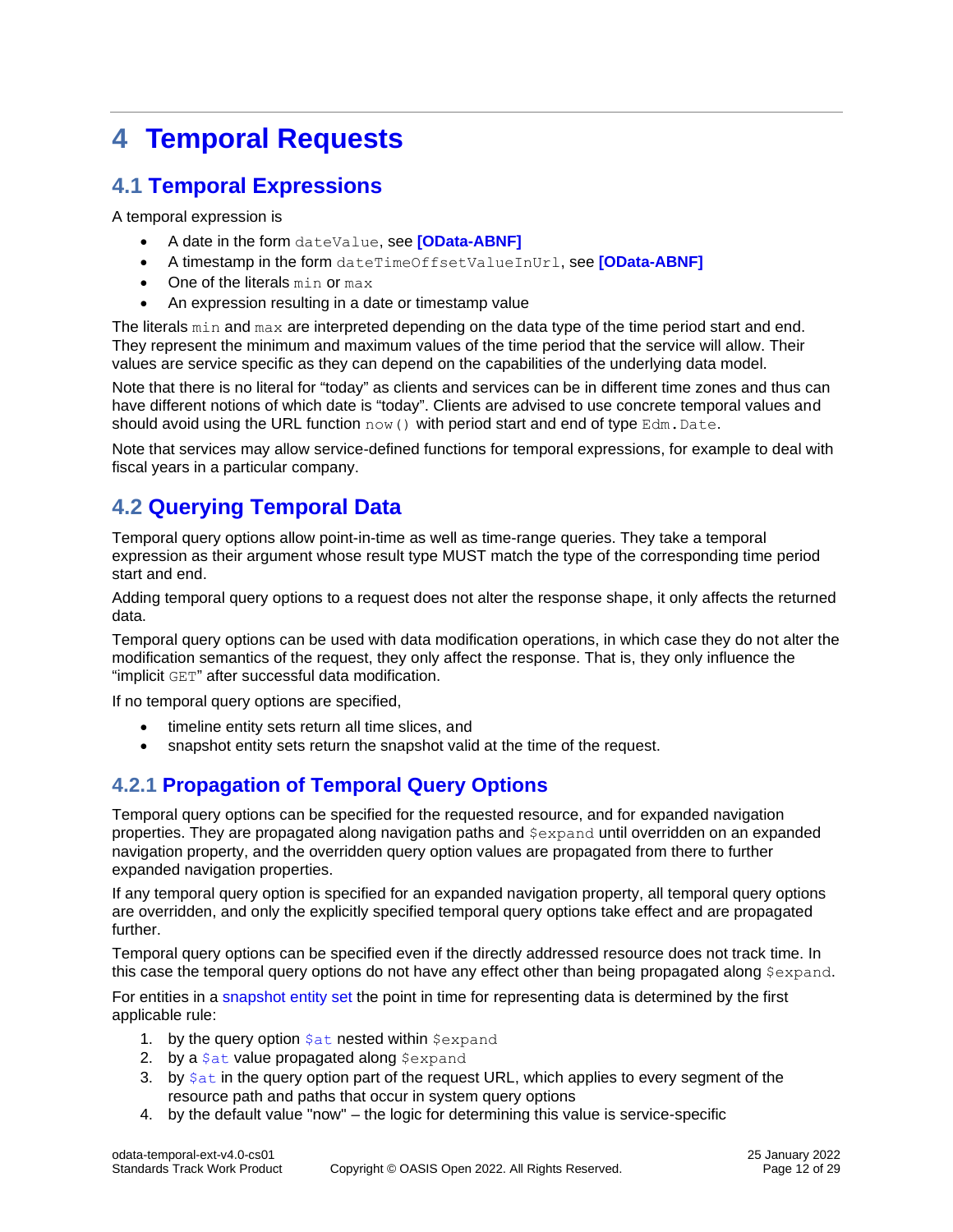For entities in a timeline [entity set](#page-6-8) the time interval for filtering time slices is determined by the first applicable rule:

- 1. by nested temporal query options within  $$expand$
- 2. by temporal query option values propagated along \$expand
- <span id="page-12-0"></span>3. by temporal query options in the query option part of the request URL

### <span id="page-12-1"></span>**4.2.2 [Query Option](#page-12-1) [\\$at](#page-12-1)**

The  $\text{Sat}$  query option takes a temporal expression as its argument. It retrieves the snapshot whose application time period contains the value of  $$at.$ 

For timeline entity sets and collection-valued navigation to timeline entity sets,  $$at$ = $<$ point-in-time> is shorthand for

```
$from=<point-in-time>&$toInclusive=<point-in-time>
```
The query option  $$at$  can be combined with  $$filter$  and  $$search$ . Only entities satisfying all specified criteria are returned.

*Example 9: Retrieve current data of an employee*

```
GET /api-1/Employees('E314')
```
*results in*

```
{
  "@odata.context": "$metadata#Employees/$entity",
   "ID": "E314",
   "Name": "McDevitt",
   "Jobtitle": "Senior"
}
```
*Example 10: retrieve employee at a specific point in application time*

```
GET /api-1/Employees('E314')?$at=2012-01-01
```
*results in*

```
{
   "@odata.context": "$metadata#Employees/$entity",
   "ID": "E314",
   "Name": "McDevitt",
   "Jobtitle": "Junior"
}
```
*Example 11: retrieve multiple employees at a past point in time*

GET /api-1/Employees?\$filter=contains(Name,'i')&\$at=2012-01-01

*results in one time slice for each employee matching the filter at the specified point in time – note that E401 back then does not satisfy this condition*

```
{
   "@odata.context": "$metadata#Employees",
   "value": [
     {
       "ID": "E314",
      "Name": "McDevitt",
       "Jobtitle": "Junior"
     }
   ]
}
```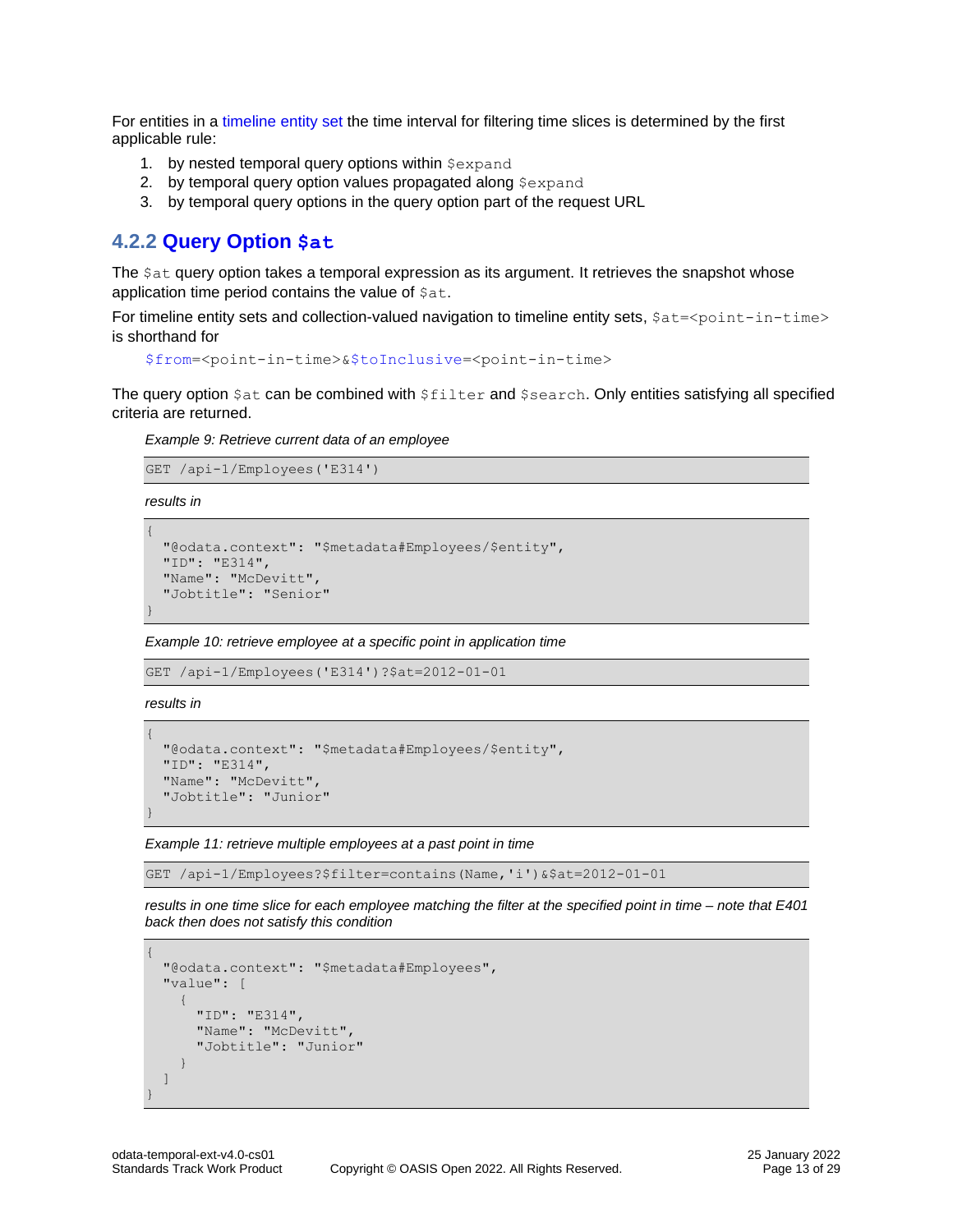Expanding related entities in combination with  $\epsilon$  at is straight-forward: the response consists of the time slices of related entities that are valid at the requested point in time. The period boundaries of the nested entities reflect the actual validity of the related entities and are independent of the period boundaries of the base entity.

*Example 12: retrieve employee in the past, show the past department as of a later point in time*

GET /api-1/Employees('E314')?\$at=2012-01-01&\$expand=Department(\$at=2021-11-23)

*results in*

```
{
  "@odata.context": "$metadata#Employees/$entity",
   "ID": "E314",
   "Name": "McDevitt",
   "Jobtitle": "Junior",
   "Department": {
    "ID": "D08",
     "Name": "1st Level Support"
   }
}
```
*Example 13: retrieve department in the future with expanded employees at the same point in time*

GET /api-1/Departments('D15')?\$at=2015-01-01&\$expand=Employees

*results in*

```
{
   "@odata.context": "$metadata#Departments/$entity",
   "ID": "D15",
   "Name": "Services",
   "Employees": [
     {
       "ID": "E314",
       "Name": "McDevitt",
       "Jobtitle": "Senior"
     },
     {
       "ID": "E401",
       "Name": "Gibson",
       "Jobtitle": "Expert"
     }
   ]
}
```
### <span id="page-13-1"></span><span id="page-13-0"></span>**4.2.3 [Query Options](#page-13-1) \$from, \$to, and [\\$toInclusive](#page-13-1)**

The query options  $\xi$  from,  $\xi$  to, and  $\xi$  to Inclusive only have an effect on timeline entity sets and collection-valued navigation to timeline entity sets. They each take a temporal expression as their argument.

Allowed combinations are:

- \$from and \$to defines a closed-open interval
- Sfrom and StoInclusive defines a closed-closed interval
- \$from and neither \$to nor \$toInclusive defines a closed-closed interval with right boundary max.

It is not allowed to combine  $$from$  and  $$to/$toInclusive$  with  $$at$  because  $$at$ = $<$ point-in-time> is shorthand for

```
$from=<point-in-time>&$toInclusive=<point-in-time>
```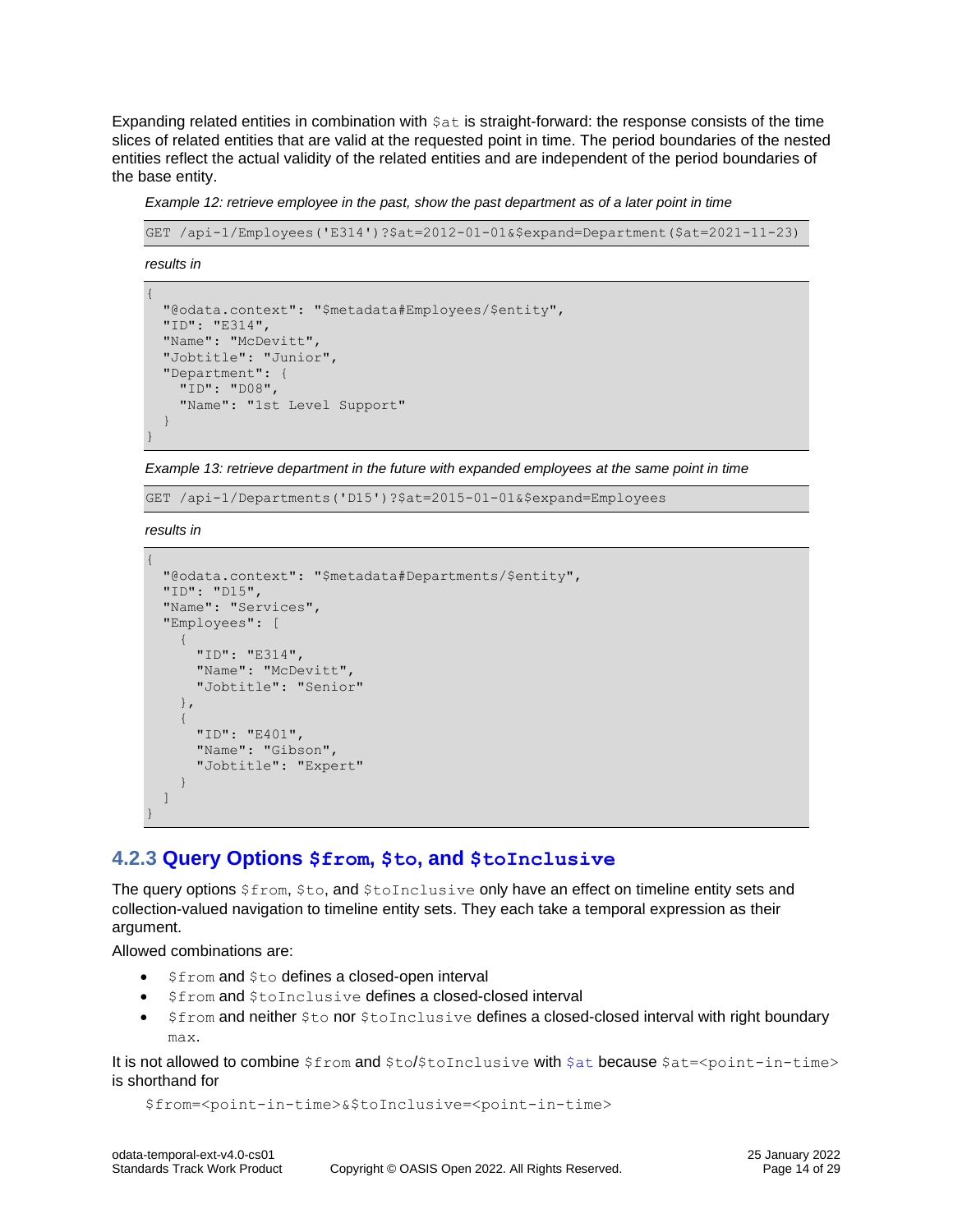The result is restricted to time slices whose application-time period overlaps with the interval defined by the query option values, taking the closed-open or closed-closed semantics of the entity set's time slices into account. The benefit of the query options is that the client does not have to inspect the temporal annotations to determine the property names of the period boundaries, the period semantics, and get all comparison operators right.

For timeline entity sets with closed-open semantics  $$from=\$to>=end>$  is shorthand for

```
$filter=<time-slice-start> lt <end> and <time-slice-end> gt <start>
```
and for timeline entity sets with closed-closed semantics shorthand for

```
$filter=<time-slice-start> lt <end> and <time-slice-end> ge <start>
```
For timeline entity sets with closed-open semantics  $$from=\$  $$for inclusive=}$  is shorthand for

```
$filter=<time-slice-start> le <end> and <time-slice-end> gt <start>
```
and for timeline entity sets with closed-closed semantics shorthand for

```
$filter=<time-slice-start> le <end> and <time-slice-end> ge <start>
```
The query options  $$from and $to/$toInclusive can be combined with $filter and $search. Only$ entities satisfying all specified criteria are returned.

If no \$select is specified, each returned entity SHOULD contain the application-time period boundaries as part of the default selection.

<span id="page-14-0"></span>*Example 14: retrieve employee history over a period of application time*

```
GET /api-2/Employees?$expand=history($select=Name,Jobtitle)
                     &$from=2012-03-01&$to=2025-01-01
```
results in one entity for each employee with time slices that overlap the specified application-time period:

```
{
       "@odata.context": "$metadata#Employees",
       "value": [
\left\{\begin{array}{ccc} & & \\ & & \end{array}\right\} "ID": "E314",
                      "history": [
                             {
                                    "Name": "McDevitt",
                                     "Jobtitle": "Junior",
                                     "From": "2011-01-01",
                                    "To": "2013-10-01"
                             },
\left\{ \begin{array}{cc} 0 & 0 & 0 \\ 0 & 0 & 0 \\ 0 & 0 & 0 \\ 0 & 0 & 0 \\ 0 & 0 & 0 \\ 0 & 0 & 0 \\ 0 & 0 & 0 \\ 0 & 0 & 0 \\ 0 & 0 & 0 \\ 0 & 0 & 0 \\ 0 & 0 & 0 \\ 0 & 0 & 0 & 0 \\ 0 & 0 & 0 & 0 \\ 0 & 0 & 0 & 0 \\ 0 & 0 & 0 & 0 & 0 \\ 0 & 0 & 0 & 0 & 0 \\ 0 & 0 & 0 & 0 & 0 \\ 0 & 0 & 0 & 0 & 0 \\ 0 & 0 & 0 & 0 & 0 "Name": "McDevitt",
                                    "Jobtitle": "Senior",
                                    "From": "2013-10-01",
                                    "To": "2014-01-01"
                             },
\left\{ \begin{array}{cc} 0 & 0 & 0 \\ 0 & 0 & 0 \\ 0 & 0 & 0 \\ 0 & 0 & 0 \\ 0 & 0 & 0 \\ 0 & 0 & 0 \\ 0 & 0 & 0 \\ 0 & 0 & 0 \\ 0 & 0 & 0 \\ 0 & 0 & 0 \\ 0 & 0 & 0 \\ 0 & 0 & 0 & 0 \\ 0 & 0 & 0 & 0 \\ 0 & 0 & 0 & 0 \\ 0 & 0 & 0 & 0 & 0 \\ 0 & 0 & 0 & 0 & 0 \\ 0 & 0 & 0 & 0 & 0 \\ 0 & 0 & 0 & 0 & 0 \\ 0 & 0 & 0 & 0 & 0"Name": "McDevitt",
                                     "Jobtitle": "Senior",
                                     "From": "2014-01-01",
                                     "To": "9999-12-31"
 }
                      ]
               },
\left\{\begin{array}{ccc} & & \\ & & \end{array}\right\} "ID": "E401",
                      "history": [
\left\{ \begin{array}{cc} 0 & 0 & 0 \\ 0 & 0 & 0 \\ 0 & 0 & 0 \\ 0 & 0 & 0 \\ 0 & 0 & 0 \\ 0 & 0 & 0 \\ 0 & 0 & 0 \\ 0 & 0 & 0 \\ 0 & 0 & 0 \\ 0 & 0 & 0 \\ 0 & 0 & 0 \\ 0 & 0 & 0 & 0 \\ 0 & 0 & 0 & 0 \\ 0 & 0 & 0 & 0 \\ 0 & 0 & 0 & 0 & 0 \\ 0 & 0 & 0 & 0 & 0 \\ 0 & 0 & 0 & 0 & 0 \\ 0 & 0 & 0 & 0 & 0 \\ 0 & 0 & 0 & 0 & 0
```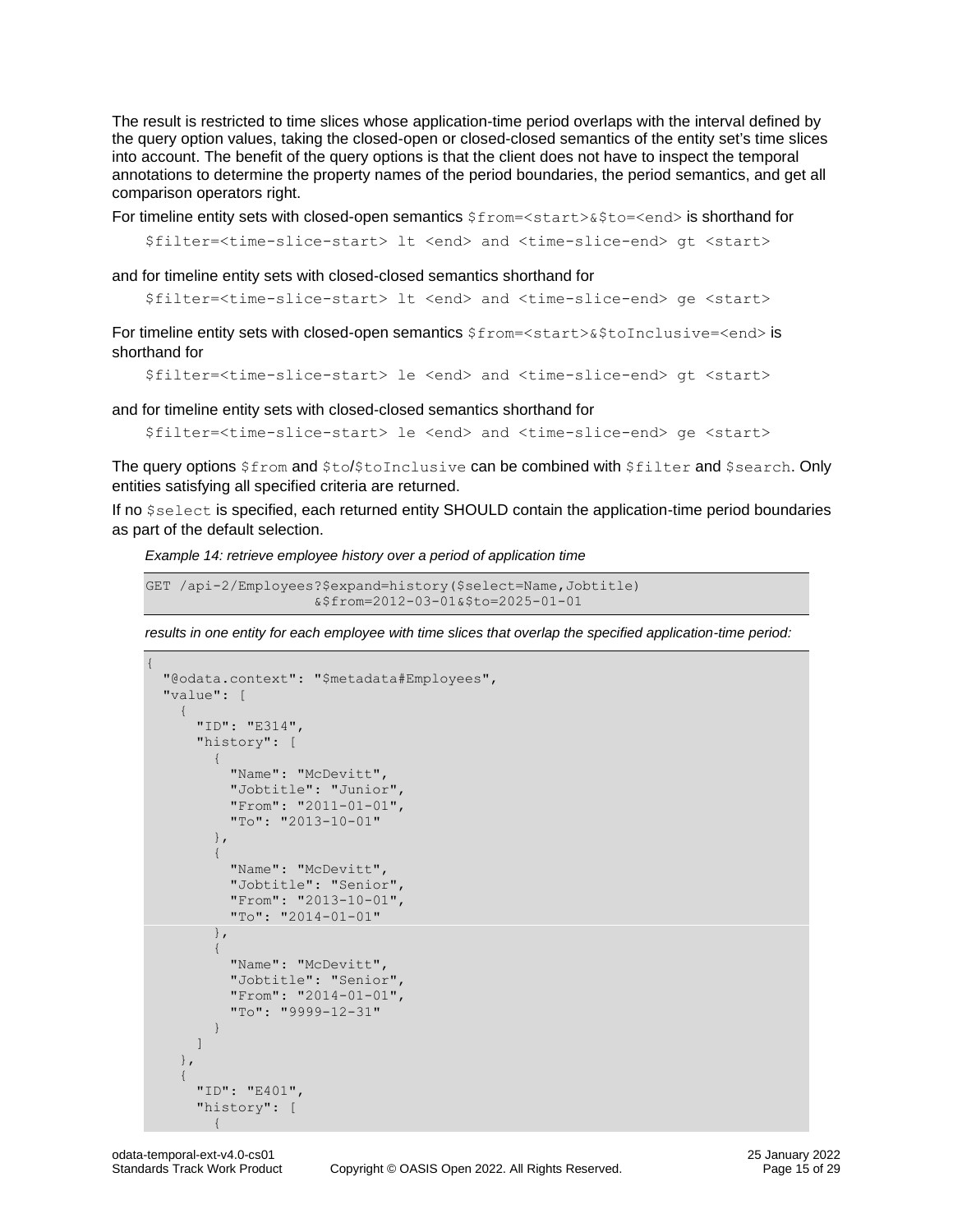

*The history for the first employee contains two time slices that do not differ in the represented properties, caused by a department change, and the department is not part of the representation.*

*The service could have combined these two time slices into one.*

<span id="page-15-0"></span>*Example 15: retrieve all employees that ever worked for department D15, with their full history, and the department's data at the start of each employee history time slice*

```
GET /api-2/Departments('D15')/Employees?
  $expand=history(
     @emp=$this;
     $expand=Department(
       $expand=history($at=@emp/From)
     )
   )
```
*has the following result with department names and budgets as of the beginning of each employee time slice:*

```
{
     "@odata.context": "$metadata#Employees",
    "value": [
          {
              "ID": "E314",
              "history": [
                   {
                       "Name": "McDevitt",
                       "Jobtitle": "Junior",
                       "From": "2011-01-01",
                       "To": "2013-10-01",
                       "Department": {
                            "ID": "D08",
                            "history": [{
                                "Name": "Support",
                                "Budget": 1000,
                                "From": "2010-01-01",
                                 "To": "2012-10-01"
                            }]
                       }
                   },
\left\{ \begin{array}{cc} 0 & 0 & 0 \\ 0 & 0 & 0 \\ 0 & 0 & 0 \\ 0 & 0 & 0 \\ 0 & 0 & 0 \\ 0 & 0 & 0 \\ 0 & 0 & 0 \\ 0 & 0 & 0 \\ 0 & 0 & 0 \\ 0 & 0 & 0 \\ 0 & 0 & 0 \\ 0 & 0 & 0 & 0 \\ 0 & 0 & 0 & 0 \\ 0 & 0 & 0 & 0 \\ 0 & 0 & 0 & 0 & 0 \\ 0 & 0 & 0 & 0 & 0 \\ 0 & 0 & 0 & 0 & 0 \\ 0 & 0 & 0 & 0 & 0 \\ 0 & 0 & 0 & 0 & 0 "Name": "McDevitt",
                       "Jobtitle": "Senior",
                       "From": "2013-10-01",
                       "To": "2014-01-01",
                       "Department": {
                            "ID": "D08",
                            "history": [{
                                "Name": "1st Level Support",
                                "Budget": 1250,
                                "From": "2012-06-01",
                                 "To": "2014-01-01"
                           }]
                       }
                   },
\left\{ \begin{array}{cc} 0 & 0 & 0 \\ 0 & 0 & 0 \\ 0 & 0 & 0 \\ 0 & 0 & 0 \\ 0 & 0 & 0 \\ 0 & 0 & 0 \\ 0 & 0 & 0 \\ 0 & 0 & 0 \\ 0 & 0 & 0 \\ 0 & 0 & 0 \\ 0 & 0 & 0 \\ 0 & 0 & 0 & 0 \\ 0 & 0 & 0 & 0 \\ 0 & 0 & 0 & 0 \\ 0 & 0 & 0 & 0 & 0 \\ 0 & 0 & 0 & 0 & 0 \\ 0 & 0 & 0 & 0 & 0 \\ 0 & 0 & 0 & 0 & 0 \\ 0 & 0 & 0 & 0 & 0
```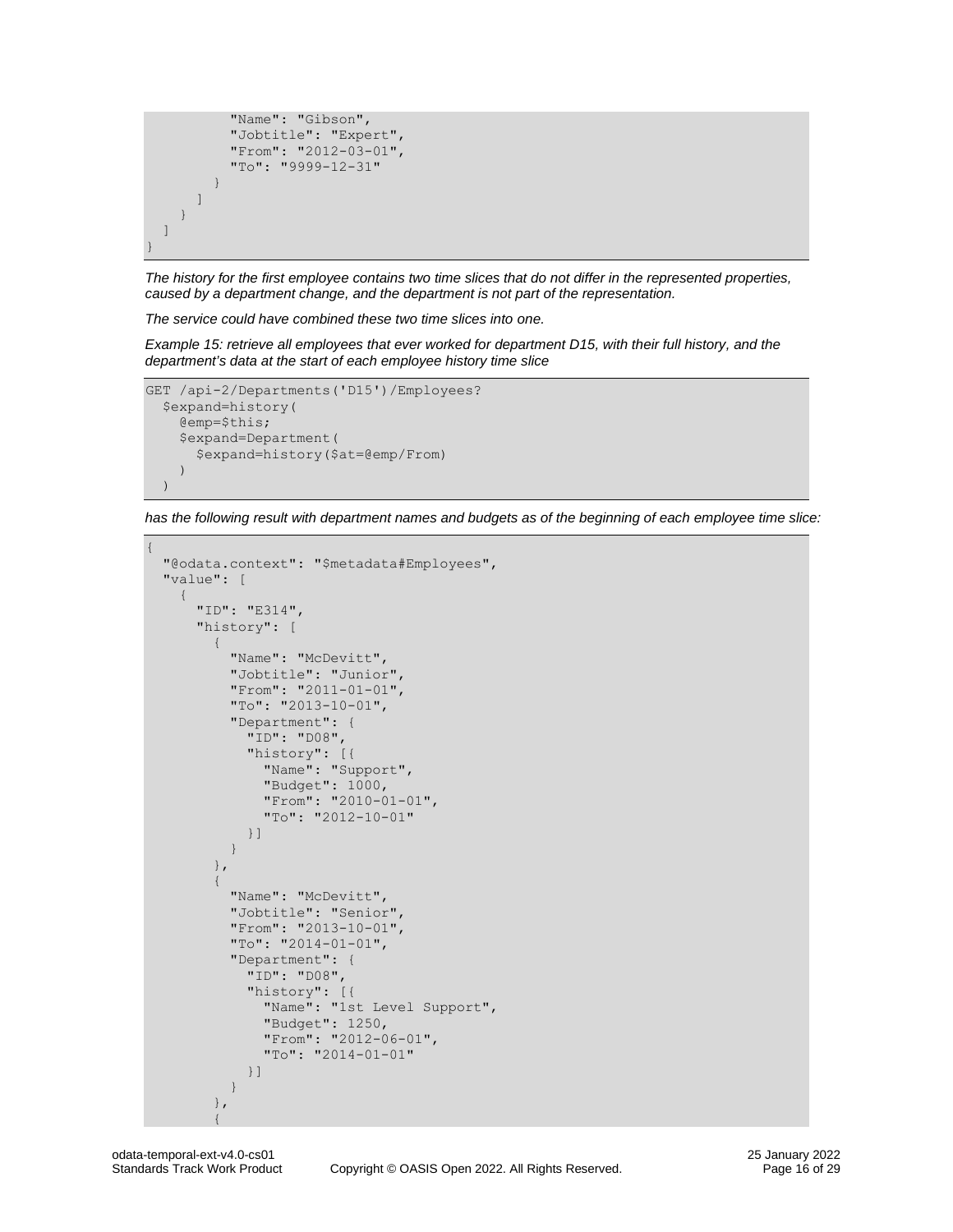```
 "Name": "McDevitt",
                 "Jobtitle": "Senior",
                 "From": "2014-01-01",
                 "To": "9999-12-31",
                 "Department": {
                    "ID": "D15",
                    "history": [{
                       "Name": "Services",
                        "Budget": 1170,
                       "From": "2011-01-01",
                       "To": "9999-12-31"
                    }]
                 }
              }
          ]
       },
       {
          "ID": "E401",
          "history": [
             {
                 "Name": "Norman",
                 "Jobtitle": "Expert",
                 "From": "2009-11-01",
                 "To": "2012-03-01",
                 "Department": {
                   "ID": "D15",
                    "history": []
                 }
              },
\left\{ \begin{array}{cc} 0 & 0 & 0 \\ 0 & 0 & 0 \\ 0 & 0 & 0 \\ 0 & 0 & 0 \\ 0 & 0 & 0 \\ 0 & 0 & 0 \\ 0 & 0 & 0 \\ 0 & 0 & 0 \\ 0 & 0 & 0 \\ 0 & 0 & 0 \\ 0 & 0 & 0 \\ 0 & 0 & 0 & 0 \\ 0 & 0 & 0 & 0 \\ 0 & 0 & 0 & 0 \\ 0 & 0 & 0 & 0 & 0 \\ 0 & 0 & 0 & 0 & 0 \\ 0 & 0 & 0 & 0 & 0 \\ 0 & 0 & 0 & 0 & 0 \\ 0 & 0 & 0 & 0 & 0 "Name": "Gibson",
                 "Jobtitle": "Expert",
                 "From": "2012-03-01",
                 "To": "9999-12-31",
                 "Department": {
                    "ID": "D15",
                    "history": [{
                       "Name": "Services",
                       "Budget": 1170,
                       "From": "2011-01-01",
                        "To": "9999-12-31"
                    }]
                 }
 }
          ]
       }
    ]
```
# **4.2.4 [Interaction with Standard System Query Options](#page-15-0)**

For [snapshot entity sets](#page-6-7) the point in time for representing data is determined following the rules in section "Propagation of Temporal [Query Options](#page-11-4)" and evaluated *first*, then all other system query options are evaluated on the data valid at that point in time, including the query option  $\epsilon_{\text{apply}}$  defined in **[\[OData-](http://docs.oasis-open.org/odata/odata-data-aggregation-ext/v4.0/odata-data-aggregation-ext-v4.0.html)[Aggregation\]](http://docs.oasis-open.org/odata/odata-data-aggregation-ext/v4.0/odata-data-aggregation-ext-v4.0.html)**.

For timeline entity sets the interval for filtering data is determined following the rules in section "Propagation of Temporal [Query Options](#page-11-4)" and evaluated as an additional criterion for  $f$ filter in the evaluation sequence defined in **[\[OData-Protocol, section System Query Options\]](https://docs.oasis-open.org/odata/odata/v4.01/odata-v4.01-part1-protocol.html#sec_SystemQueryOptions)**, which is evaluated *after* the query option  $\frac{2}{3}$ apply.

*Example 16: retrieve employee history over a period of application time and filter on job title*

<span id="page-16-0"></span>}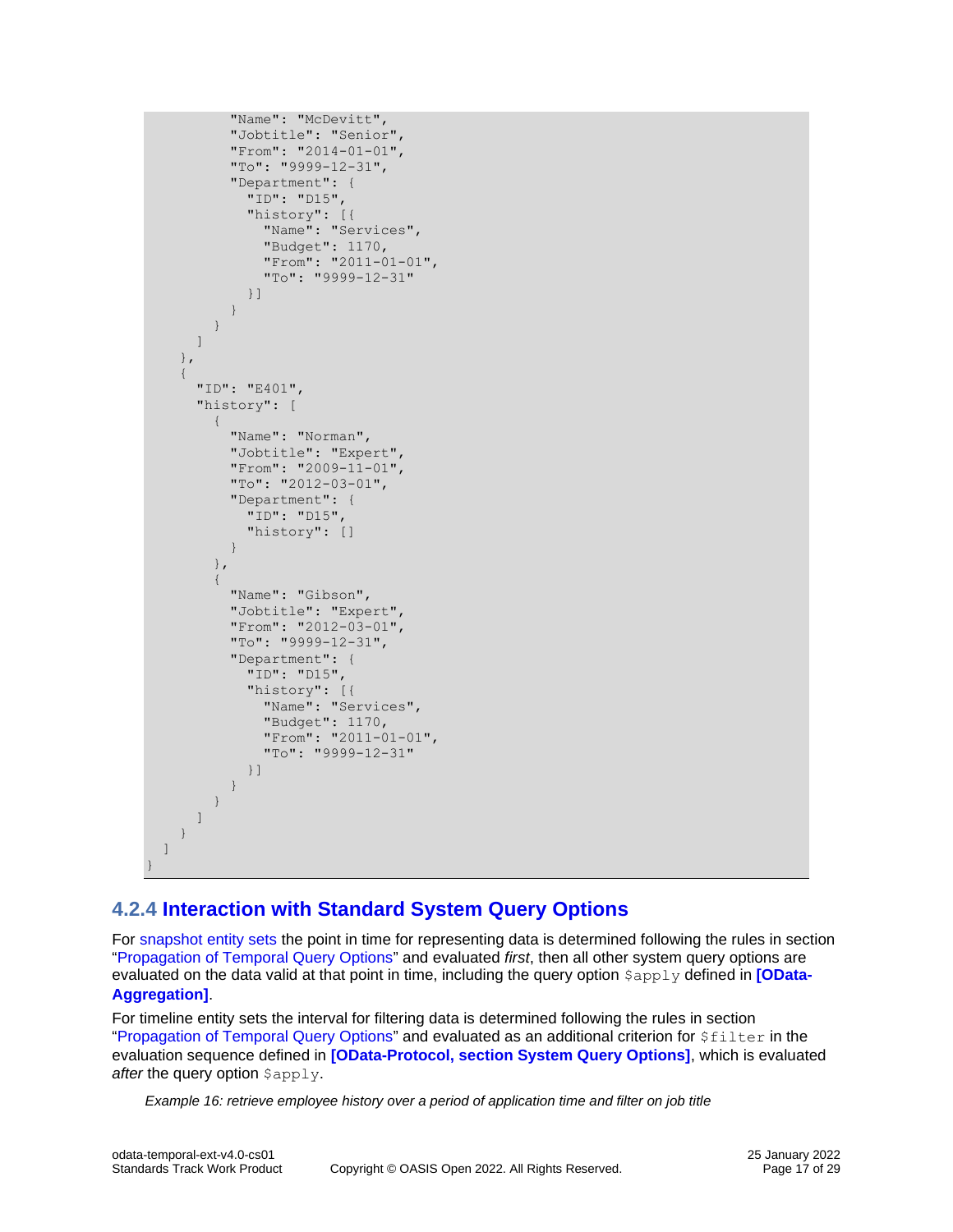```
GET /api-2/Employees?$expand=history(
                                                         $select=Name,Jobtitle;
                                                        $from=2012-03-01&$to=2025-01-01;
                                                         $filter=contains(Jobtitle,'e')
experience of the contract of the contract of the contract of the contract of the contract of the contract of the contract of the contract of the contract of the contract of the contract of the contract of the contract of
```
results in one entity for each employee with time slices that overlap the specified application-time period and *satisfy the filter condition (one less than in [Example 14\)](#page-14-0):*

```
{
    "@odata.context": "$metadata#Employees",
    "value": [
        {
            "ID": "E314",
            "history": [
                {
                    "Name": "McDevitt",
                   "Jobtitle": "Senior",
                   "From": "2013-10-01",
                   "To": "2014-01-01"
                },
\left\{ \begin{array}{cc} 0 & 0 & 0 \\ 0 & 0 & 0 \\ 0 & 0 & 0 \\ 0 & 0 & 0 \\ 0 & 0 & 0 \\ 0 & 0 & 0 \\ 0 & 0 & 0 \\ 0 & 0 & 0 \\ 0 & 0 & 0 \\ 0 & 0 & 0 \\ 0 & 0 & 0 \\ 0 & 0 & 0 & 0 \\ 0 & 0 & 0 & 0 \\ 0 & 0 & 0 & 0 \\ 0 & 0 & 0 & 0 & 0 \\ 0 & 0 & 0 & 0 & 0 \\ 0 & 0 & 0 & 0 & 0 \\ 0 & 0 & 0 & 0 & 0 \\ 0 & 0 & 0 & 0 & 0 "Name": "McDevitt",
                   "Jobtitle": "Senior",
                    "From": "2014-01-01",
                    "To": "9999-12-31"
 }
            ]
        },
        {
            "ID": "E401",
            "history": [
                {
                   "Name": "Gibson",
                   "Jobtitle": "Expert",
                   "From": "2012-03-01",
                   "To": "9999-12-31"
               }
           ]
       }
    ]
}
```
The lambda operators any () and all() are not influenced by temporal query options, they are interpreted for each time slice on the filtered collection, meaning "any related time slice satisfying the lambda expression" and "all related time slices satisfy the lambda expression". The lambda expressions however can contain sub-expressions working on the period boundaries.

*Example 17: filter employees on their name at any point in time*

```
GET /api-2/Employees?$expand=history($select=Name,Jobtitle)
                      &$from=2015-01-01
                      &$filter=history/any(h:startswith(h/Name,'N'))
```
*results in one employee whose name matches in the past, and the matching time slice is not in the requested time period*

```
{
          "@odata.context": "$metadata#Employees",
         "value": [
\left\{\begin{array}{ccc} & & \\ & & \end{array}\right\} "ID": "E401",
                              "history": [
\left\{ \begin{array}{cc} 0 & 0 & 0 \\ 0 & 0 & 0 \\ 0 & 0 & 0 \\ 0 & 0 & 0 \\ 0 & 0 & 0 \\ 0 & 0 & 0 \\ 0 & 0 & 0 \\ 0 & 0 & 0 \\ 0 & 0 & 0 \\ 0 & 0 & 0 \\ 0 & 0 & 0 \\ 0 & 0 & 0 & 0 \\ 0 & 0 & 0 & 0 \\ 0 & 0 & 0 & 0 \\ 0 & 0 & 0 & 0 & 0 \\ 0 & 0 & 0 & 0 & 0 \\ 0 & 0 & 0 & 0 & 0 \\ 0 & 0 & 0 & 0 & 0 \\ 0 & 0 & 0 & 0 & 0
```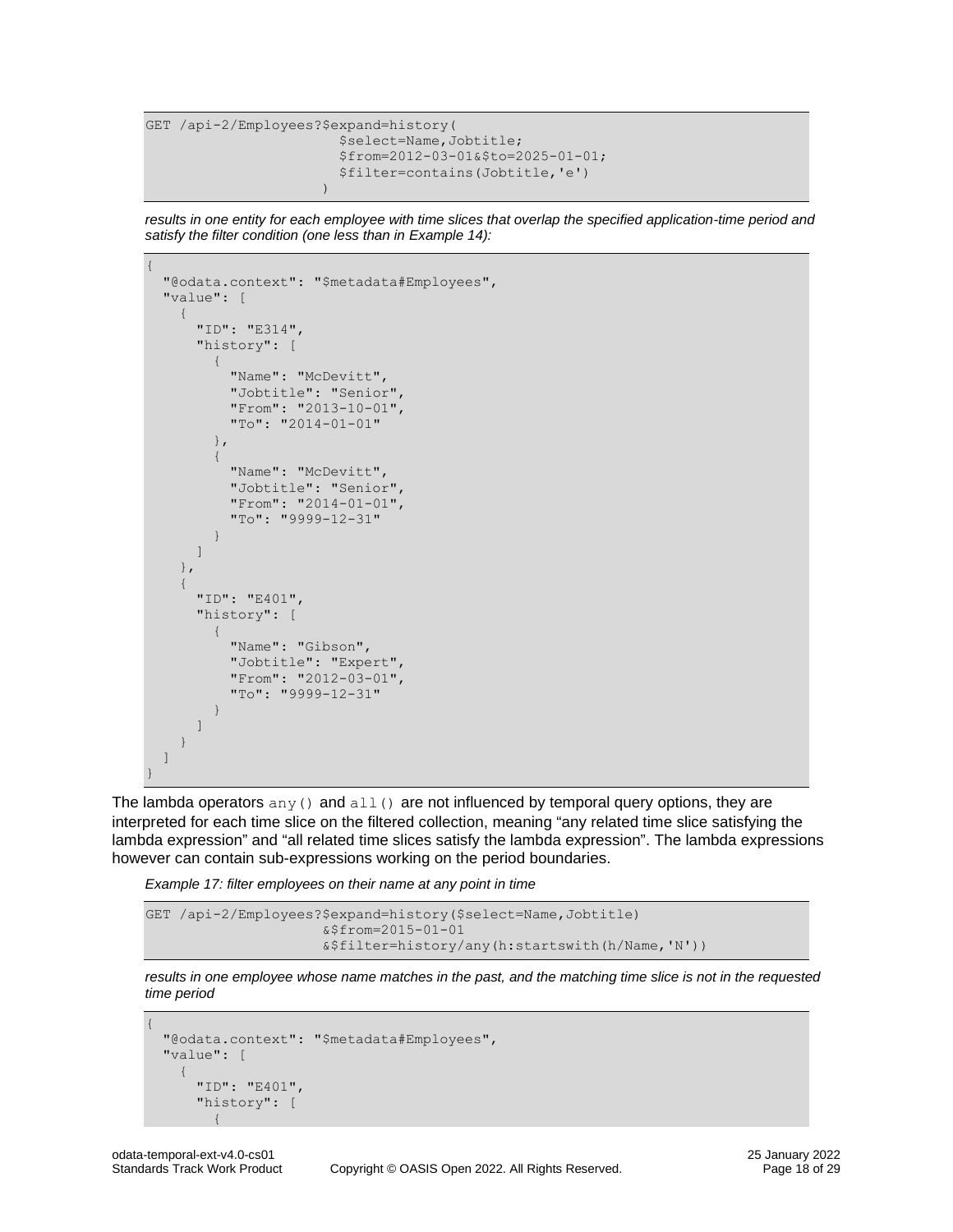```
 "Name": "Gibson",
              "Jobtitle": "Expert",
              "From": "2012-03-01",
              "To": "9999-12-31"
 }
       \begin{array}{c} \end{array} }
   ]
```
<span id="page-18-0"></span>}

# <span id="page-18-4"></span>**4.2.5 [Requesting Changes to Temporal Data](#page-18-4)**

Change tracking for timeline entity sets works identical to non-temporal entity sets. If the entity set supports change-tracking combined with filtering on application-time period boundaries, the corresponding declared properties SHOULD be listed as [FilterableProperties](https://github.com/oasis-tcs/odata-vocabularies/blob/master/vocabularies/Org.OData.Capabilities.V1.md#ChangeTrackingType), see **[\[OData-](#page-3-12)[VocCap\]](#page-3-12)**. Clients can then use these properties in  $$filter$  or use the convenience shortcuts  $$at$  or \$from and \$to/[\\$toInclusive](#page-13-1).

Change tracking for snapshot entity sets only reports changes to time slices that contain the point in time specified via  $\frac{1}{2}$  or the point in time at which the defining query was received if no  $\frac{1}{2}$  is specified. Mere passage of time does not lead to reported changes.

# <span id="page-18-5"></span><span id="page-18-1"></span>**4.3 [Modifying Temporal Data](#page-18-5)**

This section and its subsections describe modifications in application time, both for

- *snapshot entity sets* with hidden application time, where time slices exist in the data persistency but are not directly visible in the entity set, each OData entity corresponds to a temporal object and only represents data at one point in time, and for
- *timeline entity sets* with visible application time, where each OData entity corresponds to an application-time slice and all application-time slices of a temporal object are part of the entity set.

Modification operations fall into two categories:

- Direct modification of time slices, and
- <span id="page-18-2"></span>• Changes to a temporal object over a period of application time that can affect multiple time slices without explicitly addressing each single affected time slice.

# <span id="page-18-6"></span>**4.3.1 [Direct Modification of Time Slices](#page-18-6)**

The temporal query options  $\dots$ ,  $f_{\text{from}}$  and  $\frac{f_{\text{to}}}{f_{\text{to}}$  inclusive can be used with data modification operations, in which case they do not alter the modification semantics of the request, they only affect the response of the "implicit GET" after the data modification.

Modification of time slices SHOULD be done with the temporal actions defined in the next section and its subsections.

This specification does not define the behavior of standard insert, update, upsert, or delete requests on temporal entity sets, and potential side-effects of direct modification requests to period boundaries and adjacent time slices are beyond the scope of this specification as the underlying business logic will vary from service to service.

# <span id="page-18-7"></span><span id="page-18-3"></span>**4.3.2 [Operations on Temporal Objects](#page-18-7)**

Changes to a temporal object over a period of application time can affect multiple time slices. For timeline entity sets this can in principle be achieved by constructing batch requests with multiple operations on individual time slices. This puts burden on the client, and it also makes it harder for services to check whether the request represents a consistent change of the temporal data.

Both can be avoided by providing convenience operations expressing the intent of the modification and leaving the actual time slice manipulation to the service. These operations can then also be used with snapshot entity sets that do not allow direct manipulation of time slices.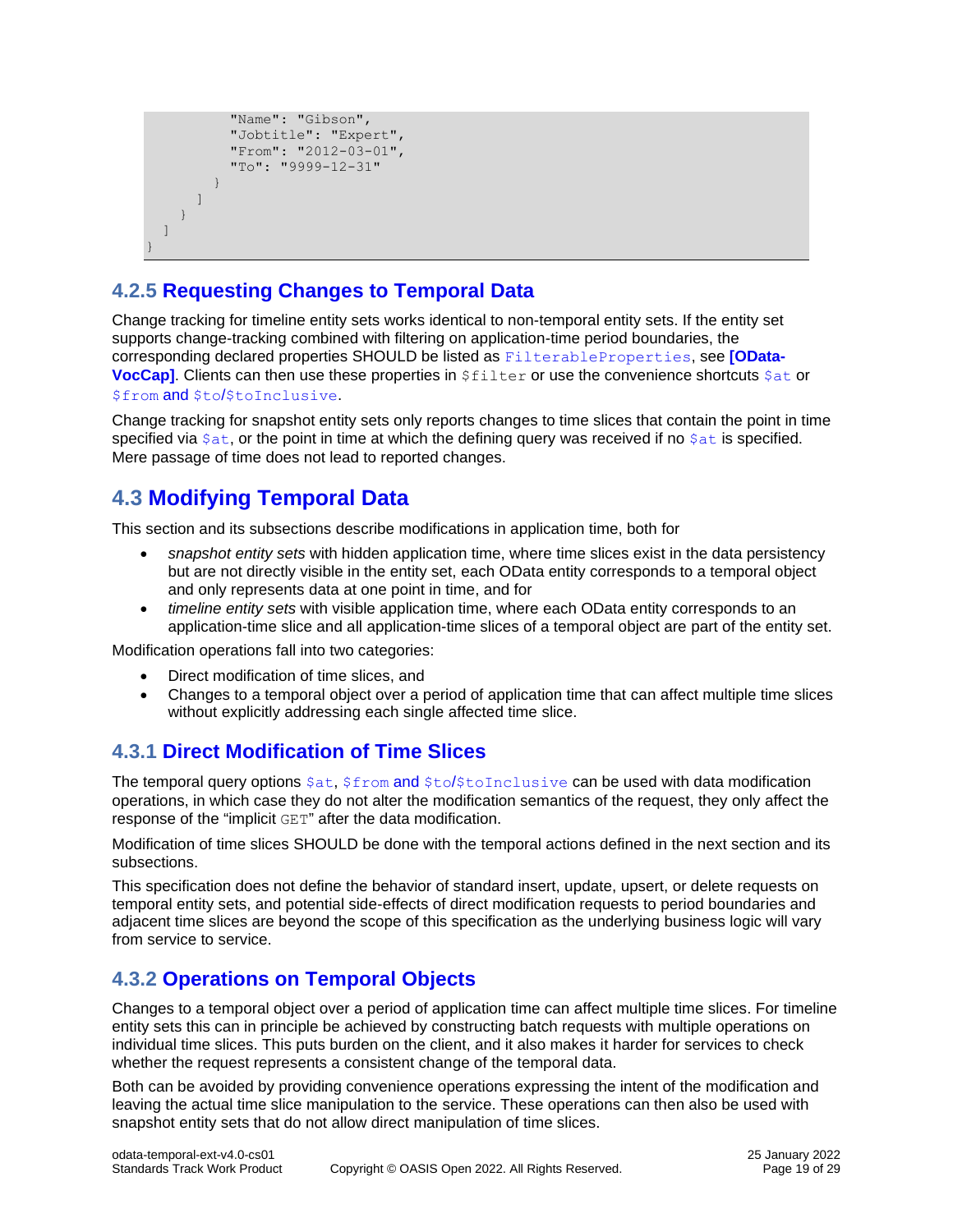These convenience operations are modeled as bound actions and defined in the vocabulary for temporal data **[\[OData-VocTemporal\]](#page-3-10)**. Implementations SHOULD consider the preferences return=representation and return=minimal as specified in **[\[OData-Protocol\]](#page-3-13)**. The convenience operations are atomic (all or nothing): they either succeed and produce the result described below, or they fail and do not change the temporal objects.

All actions define a collection of entities as their binding parameter. This collection can be

- A snapshot entity set
- A timeline entity set containing time slices for a single temporal object, or
- A timeline entity set containing time slices for multiple temporal objects.

Services MAY support any or all of these convenience actions. Services SHOULD advertise the supported actions with property [SupportedActions](#page-9-1) of term TemporalSupport.

Services may define specialized convenience operations for use cases not covered by this specification.

All actions return a collection of triples that consist of period start and end and a time slice, which has the same entity set as the binding parameter and advertises this through odata.context control information.

### <span id="page-19-1"></span><span id="page-19-0"></span>**4.3.2.1 [Update during a Period](#page-19-1)**

The Update action updates existing time slices with values from delta time slices whose temporal object keys match and whose periods overlap.

Its non-binding parameter deltaTimeslices is a collection of a structure containing the period boundaries, the properties to update, and optionally temporal object key values. The period boundaries are interpreted according to the [UnitOfTime](#page-9-1) of the collection. In particular, ClosedClosedPeriods governs whether the period end of type  $Edm$ . Date is the last day in the period or the first day after the period. The upper period boundary for items in deltaTimeslices need not be supplied; if it has no declared default value, it defaults to max.

This works identical to the SQL statement UPDATE FOR PORTION OF:

- 1. The "delta time slices" in deltaTimeslices are processed in the order of the collection.
- 2. For each delta time slice all time slices from the bound collection are selected whose temporal object key values are identical to the values of corresponding properties present in the delta time slice, and whose application-time period overlaps with the period of the delta time slice.
- 3. Selected time slices whose period is not fully included in the period of the delta time slice are split into two or three consecutive time slices, one with fully included period, and one or two with a non-overlapping period immediately before or after the delta time slice's period.
- 4. Then all fully included time slices (including ones created in the previous step) are updated following the rules for updating entities specified in **[\[OData-Protocol\]](#page-3-13)**.
- 5. Gaps between selected time slices in the period to update are not affected.

On success it returns the created or updated time slices.

*Example 18: Change a department's budget during a period of application time with [api-2](#page-7-3) (visible timeline)*

```
POST ~/Departments('D08')/history/Temporal.Update
Content-Type: application/json
{
   "deltaTimeslices": [
     {
       "Timeslice": {
         "From": "2012-04-01",
         "To": "2014-07-01",
         "Budget": 1320
       }
     }
   ]
}
```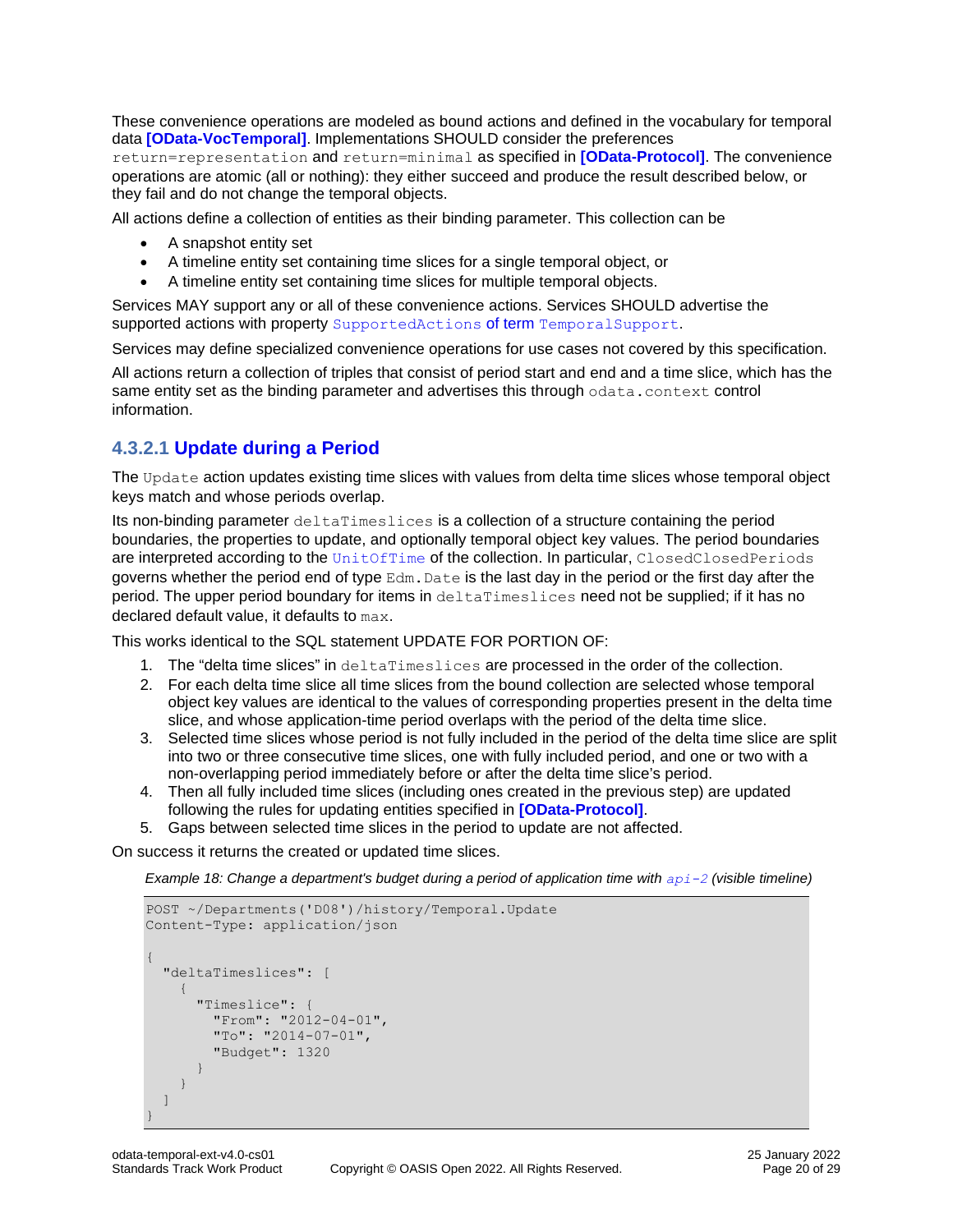*Given the [example department data](#page-7-1) the operation will split the time slice starting at 2012-01-01 creating a new time slice starting at 2012-04-01 which is then updated with the desired budget. It will then update the time slice starting at 2012-06-01 with the desired budget, and finally it will split the time slice starting at 2014-01-01 creating a new time slice starting at 2014-07-01, then update the original with the desired budget, leaving the new time slice starting at 2014-07-01 untouched:*

| ID              | <b>From</b> | To         | Name              | <b>Budget</b> |
|-----------------|-------------|------------|-------------------|---------------|
| D <sub>08</sub> | 2010-01-01  | 2012-01-01 | Support           | 1000          |
| D <sub>08</sub> | 2012-01-01  | 2012-04-01 | Support           | 1250          |
| D <sub>08</sub> | 2012-04-01  | 2012-06-01 | Support           | 1320          |
| D <sub>08</sub> | 2012-06-01  | 2014-01-01 | 1st Level Support | 1320          |
| D <sub>08</sub> | 2014-01-01  | 2014-07-01 | 1st Level Support | 1320          |
| D <sub>08</sub> | 2014-07-01  | max        | 1st Level Support | 1400          |
| D <sub>15</sub> | 2010-01-01  | 2011-01-01 | Services          | 1100          |
| D <sub>15</sub> | 2011-01-01  | max        | Services          | 1170          |

#### **Departments (after)**

*It returns the resulting created or updated time slices*

```
{
   "@odata.context":
     "../../$metadata#Collection(Temporal.TimesliceWithPeriod)",
   "value": [
     {
       "Timeslice": {
         "@odata.context": "#Departments('D08')/history/$entity",
         "From": "2012-01-01",
         "To": "2012-04-01",
         "Name": "Support",
         "Budget": 1250
       }
     },
\left\{\begin{array}{ccc} & & \\ & & \end{array}\right\} "Timeslice": {
          "@odata.context": "#Departments('D08')/history/$entity",
          "From": "2012-04-01",
         "To": "2012-06-01",
         "Name": "Support",
         "Budget": 1320
       }
     },
     {
       "Timeslice": {
         "@odata.context": "#Departments('D08')/history/$entity",
         "From": "2012-06-01",
         "To": "2014-01-01",
         "Name": "1st Level Support",
          "Budget": 1320
       }
     },
     {
       "Timeslice": {
         "@odata.context": "#Departments('D08')/history/$entity",
         "From": "2014-01-01",
         "To": "2014-07-01",
         "Name": "1st Level Support",
          "Budget": 1320
```
 $\qquad \qquad \}$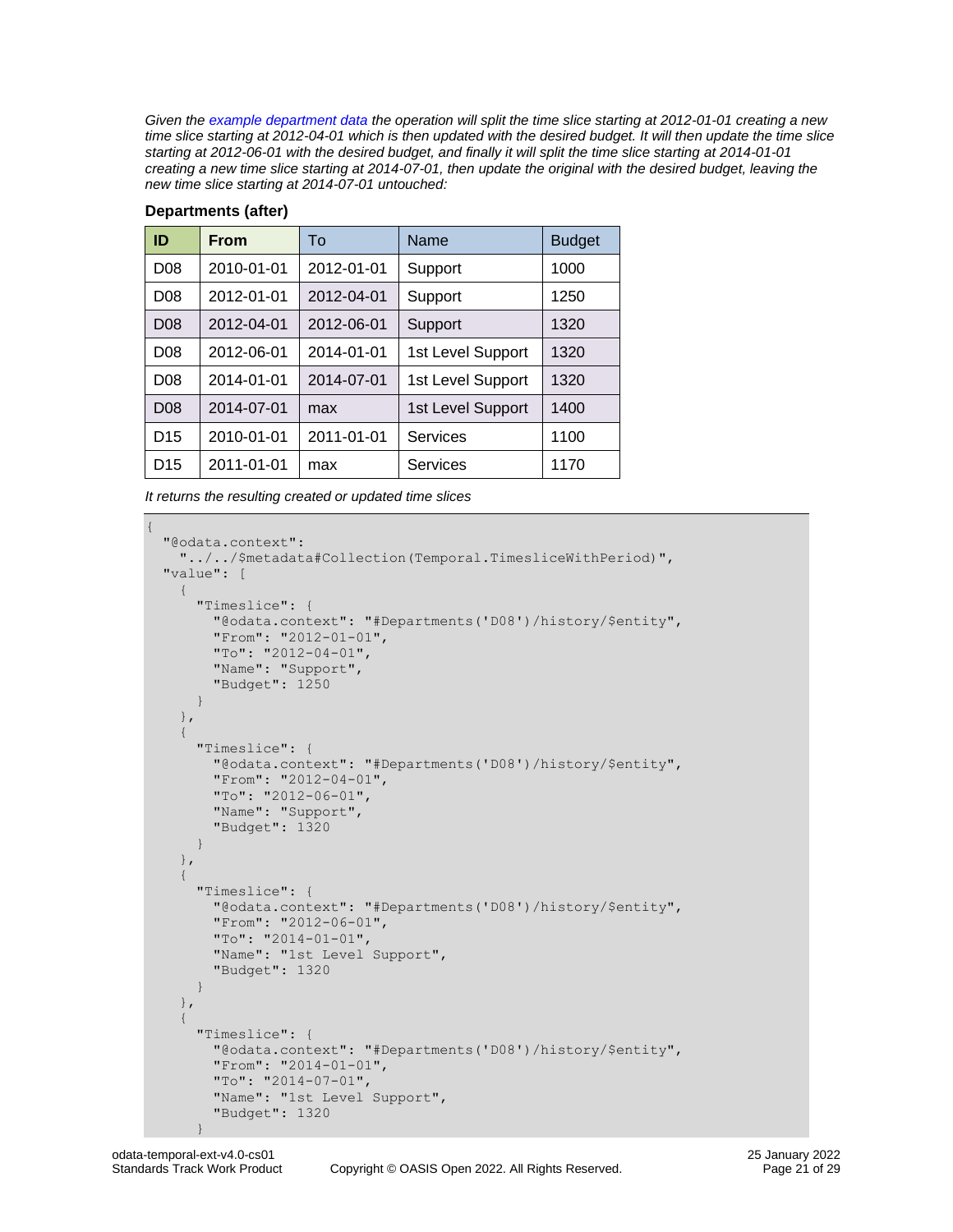```
 },
     {
       "Timeslice": {
         "@odata.context": "#Departments('D08')/history/$entity",
         "From": "2014-07-01",
         "To": "9999-12-31",
         "Name": "1st Level Support",
         "Budget": 1400
       }
     }
   ]
}
```
*The service could have joined the third and fourth time slice because they do not significantly differ.*

*Example 19: Change an employee's job title during a period of application time with [api-1](#page-7-2) (snapshot). Note that the period boundaries are not visible in [api-1](#page-7-2) and are provided as PeriodStart and PeriodEnd next to the Timeslice data. The PeriodEnd is omitted, meaning the end of application time.*

```
POST ~/Employees/Temporal.Update
Content-Type: application/json
```

```
{
   "deltaTimeslices": [
      {
         "PeriodStart": "2021-10-01",
         "Timeslice": {
           "ID": "E401",
           "Jobtitle": "Ultimate Expert"
\qquad \qquad \} }
  \begin{array}{c} \end{array}}
```
*Given the [example employee](#page-7-1) data the operation will split the time slice for employee E401 starting at 2012-03- 01 creating a new time slice starting at 2021-10-01 which is then updated with the desired job title.*

#### **Employees (after)**

| ID   | <b>From</b> | To         | <b>Name</b>     | Jobtitle               | Department.ID   |
|------|-------------|------------|-----------------|------------------------|-----------------|
| E314 | 2011-01-01  | 2013-10-01 | <b>McDevitt</b> | Junior                 | D <sub>08</sub> |
| E314 | 2013-10-01  | 2014-01-01 | <b>McDevitt</b> | Senior                 | D <sub>08</sub> |
| E314 | 2014-01-01  | max        | <b>McDevitt</b> | Senior                 | D <sub>15</sub> |
| E401 | 2009-11-01  | 2012-03-01 | Norman          | Expert                 | D <sub>15</sub> |
| E401 | 2012-03-01  | 2021-10-01 | Gibson          | Expert                 | D <sub>15</sub> |
| E401 | 2021-10-01  | max        | Gibson          | <b>Ultimate Expert</b> | D <sub>15</sub> |

*It returns the resulting created or updated time slices*

```
{
  "@odata.context": "../$metadata#Collection(Temporal.TimesliceWithPeriod)",
  "value": [
     {
       "PeriodStart": "2012-03-01",
       "PeriodEnd": "2021-10-01",
       "Timeslice": {
         "@odata.context": "#Employees/$entity",
         "ID": "E401",
         "Name": "Gibson",
```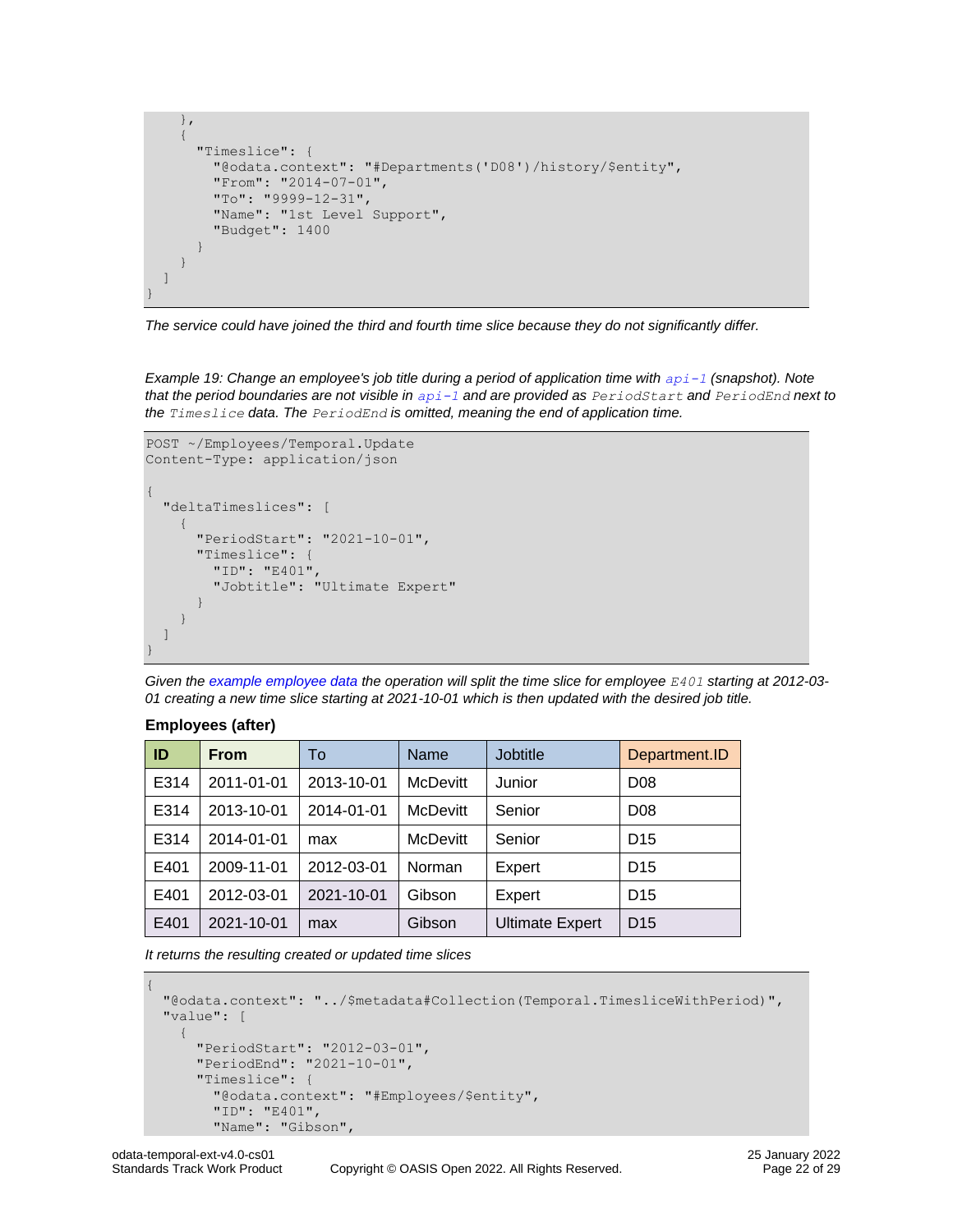```
 "Jobtitle": "Expert"
       }
     },
     {
       "PeriodStart": "2021-10-01",
       "PeriodEnd": "9999-12-31",
       "Timeslice": {
         "@odata.context": "#Employees/$entity",
          "ID": "E401",
         "Name": "Gibson",
          "Jobtitle": "Ultimate Expert"
\qquad \qquad \} }
   ]
}
```
### <span id="page-22-1"></span><span id="page-22-0"></span>**4.3.2.2 [Upsert during a Period](#page-22-1)**

The Upsert action upserts existing time slices with values from delta time slices whose temporal object keys match and whose periods overlap, and in addition creates new time slices to close gaps in the matching time period.

It has the same signature as [Update](#page-19-1), and steps 1 to 4 work identical to Update. Step 5 is

- 5. Gaps between selected time slices in the period to update are closed by creating new adjacent time slices: for each gap that has an immediately preceding time slice, a new time slice is created by
	- a. copying the property values of the preceding time slice (except for computed properties),
	- b. setting the period boundaries to close the gap, and then
	- c. updating the new time slice following the rules for updating entities specified in **[\[OData-](#page-3-13)[Protocol\]](#page-3-13)**.

If no preceding time slice exists, the time slice is created following the rules for creating entities specified in **[\[OData-Protocol\]](#page-3-13)**.

On success it returns the created or updated time slices.

*Example 20: Upsert two [cost centers](#page-10-0) during a period of application time using the model from [Example 8](#page-10-0)*

```
POST ~/CostCenters/Temporal.Upsert
Content-Type: application/json
{
   "deltaTimeslices": [
     {
       "Timeslice": {
         "AreaID": "51",
         "CostCenterID": "C1",
         "ValidTo": "2001-03-31",
         "ValidFrom": "1984-04-01",
         "ProfitCenterID": "P2"
       }
     },
     {
       "Timeslice": {
         "AreaID": "51",
          "CostCenterID": "C2",
         "ValidFrom": "2012-04-01",
         "DepartmentID": "D04"
       }
     }
   ]
}
```
*Given this example data*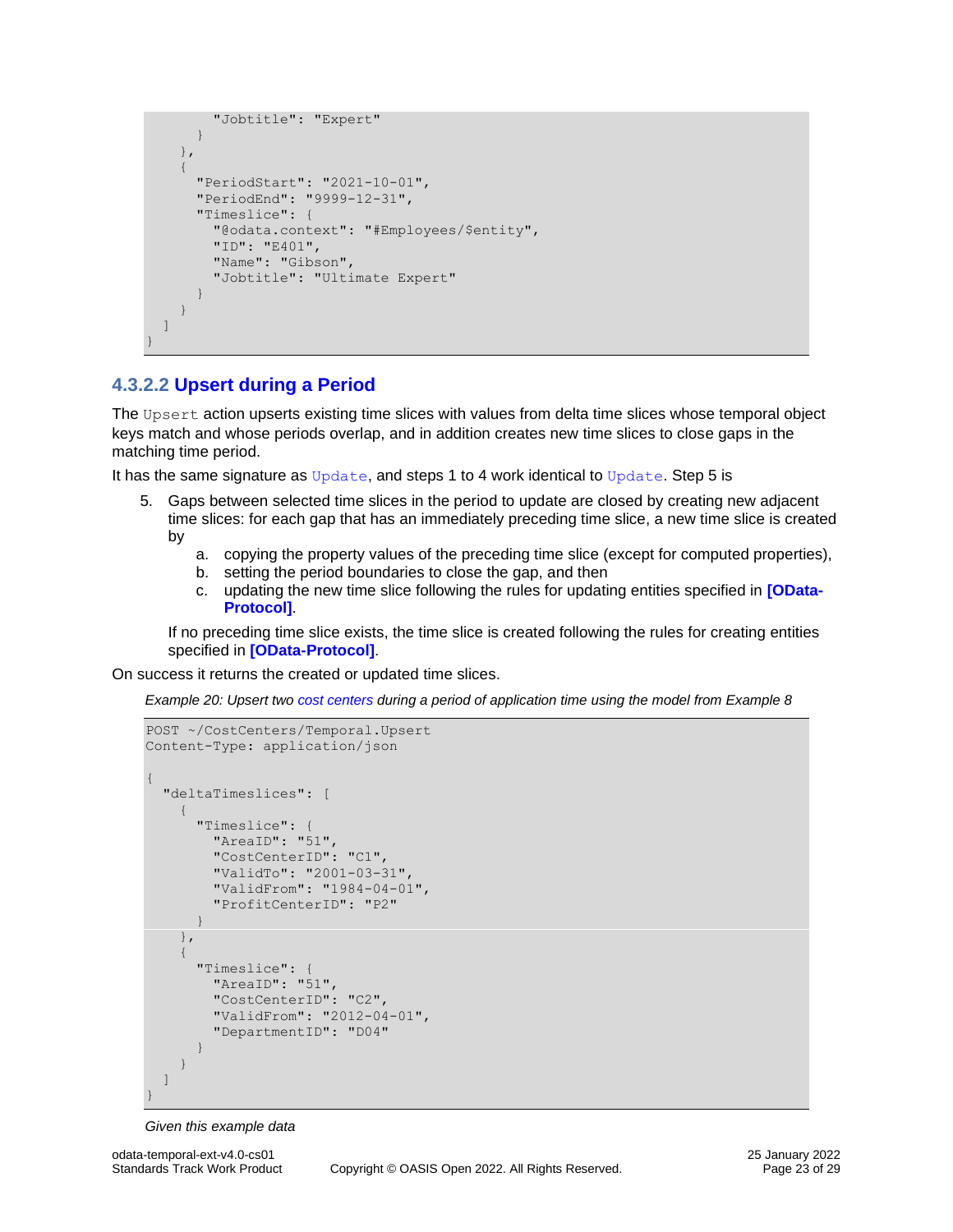#### **CostCenters (before)**

| tsid |     | ArealD   CostCenterID   ValidTo |     | ValidFrom     | ProfitCenterID | DepartmentID     |
|------|-----|---------------------------------|-----|---------------|----------------|------------------|
|      | -51 | C1                              | max | 1955-04-01 P1 |                | D <sub>0</sub> 2 |

*the operation will split the time slice n for cost center C1 starting at 1955-04-01 creating two new time slices, the one starting at 1984-04-01 is then updated with the desired profit center. It will also insert a new time slice for the not yet existing cost center C2 with the desired values.*

*Note that this example uses closed-closed periods, so each time slice ends the day before the start of the next adjacent time slice.*

#### **CostCenters (after)**

| tsid | <b>ArealD</b> | <b>CostCenterID</b> | <b>ValidTo</b> | ValidFrom  | ProfitCenterID | DepartmentID     |
|------|---------------|---------------------|----------------|------------|----------------|------------------|
| n    | 51            | C1                  | 1984-03-31     | 1955-04-01 | P1             | D <sub>0</sub> 2 |
| 0    | 51            | C1                  | 2001-03-31     | 1984-04-01 | P <sub>2</sub> | D <sub>02</sub>  |
| p    | 51            | C1                  | max            | 2001-04-01 | P <sub>1</sub> | D <sub>0</sub> 2 |
| q    | 51            | C <sub>2</sub>      | max            | 2012-04-01 |                | D <sub>04</sub>  |

| It returns the resulting created or updated time slices per affected temporal object |  |  |
|--------------------------------------------------------------------------------------|--|--|

```
{
   "@odata.context": "../$metadata#Collection(Temporal.TimesliceWithPeriod)",
  "value": [
     {
       "Timeslice": {
         "@odata.context": "#CostCenters/$entity",
         "tsid": "n",
         "AreaID": "51",
         "CostCenterID": "C1",
         "ValidTo": "1984-03-31",
         "ValidFrom": "1955-04-01",
         "ProfitCenterID": "P1",
         "DepartmentID": "D02"
       }
     },
     {
       "Timeslice": {
         "@odata.context": "#CostCenters/$entity",
         "tsid": "o",
         "AreaID": "51",
         "CostCenterID": "C1",
         "ValidTo": "2001-03-31",
         "ValidFrom": "1984-04-01",
         "ProfitCenterID": "P2",
         "DepartmentID": "D02"
       }
     },
     {
       "Timeslice": {
         "@odata.context": "#CostCenters/$entity",
         "tsid": "p",
         "AreaID": "51",
         "CostCenterID": "C1",
         "ValidTo": "9999-12-31",
         "ValidFrom": "2001-04-01",
         "ProfitCenterID": "P1",
         "DepartmentID": "D02"
       }
     },
```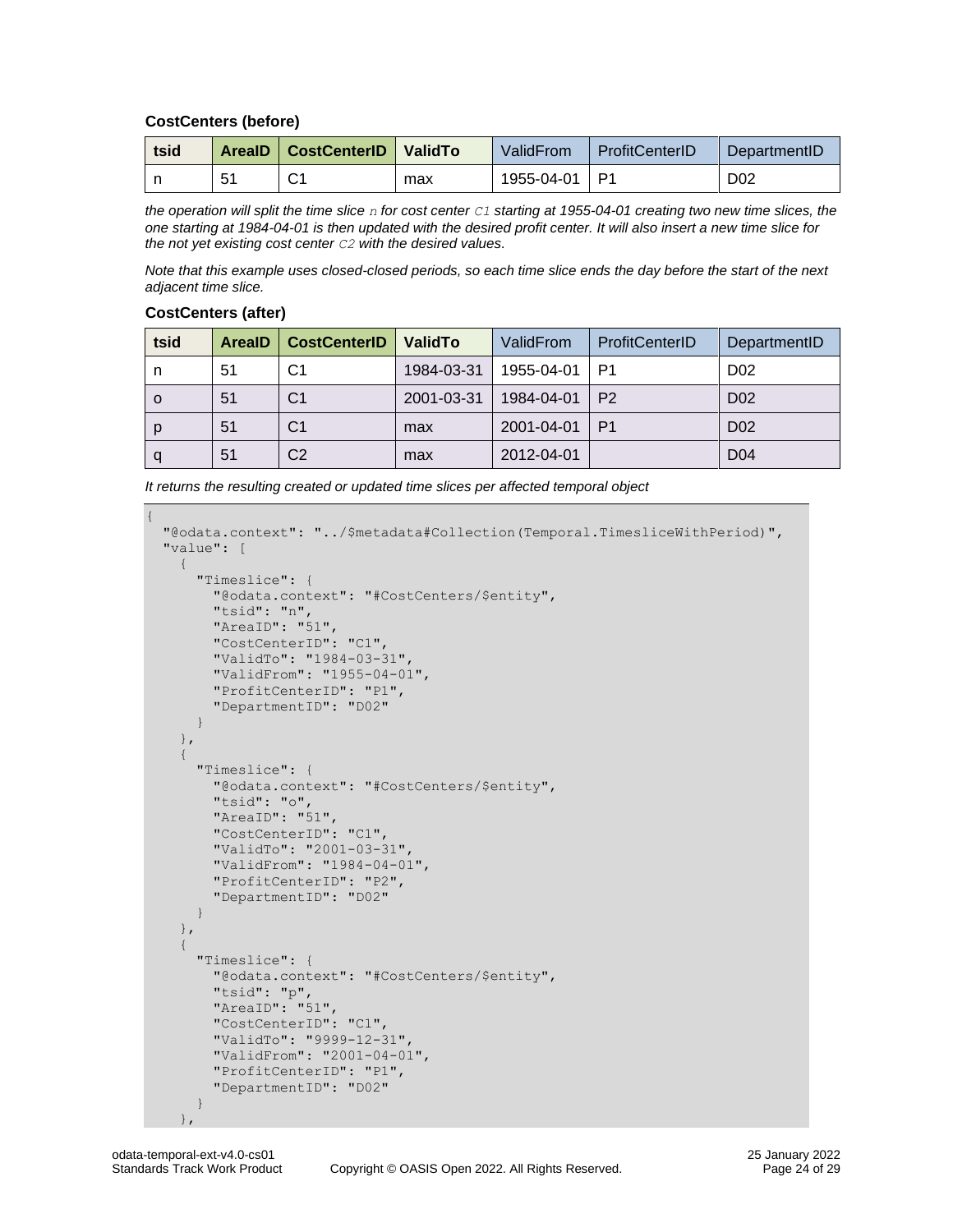```
 {
       "Timeslice": {
         "@odata.context": "#CostCenters/$entity",
         "tsid": "q",
          "AreaID": "51",
          "CostCenterID": "C2",
          "ValidTo": "9999-12-31",
          "ValidFrom": "2012-04-01",
          "ProfitCenterID": null,
         "DepartmentID": "D04"
       }
     }
   ]
}
```
### <span id="page-24-3"></span><span id="page-24-0"></span>**4.3.2.3 [Delete during a Period](#page-24-3)**

The Delete action deletes (sub-periods of) time slices.

Its non-binding parameter deltaTimeslices is a collection of a structure containing the period boundaries and optionally temporal object key values. The period boundaries are interpreted according to the [UnitOfTime](#page-9-1) of the collection. In particular, ClosedClosedPeriods governs whether the period end of type  $Edm$ . Date is the last day in the period or the first day after the period.

This works identical to the SQL statement DELETE FOR PORTION OF:

- 1. The "delta time slices" in deltaTimeslices are processed in the order of the collection.
- 2. For each delta time slice all time slices from the bound collection are selected whose temporal object key values are identical to the values of corresponding properties present in the delta time slice, and whose application-time period overlaps with the period of the delta time slice.
- 3. Selected time slices whose period is not fully included in the period of the delta time slice are split into two consecutive time slices, one with non-overlapping, and one with fully included period.
- 4. Then all fully included time slices (including ones created in the previous step) are deleted following the rules for deleting entities specified in **[\[OData-Protocol\]](#page-3-13)**.

On success it returns the deleted time slices.

# <span id="page-24-4"></span><span id="page-24-1"></span>**4.3.3 [ETags](#page-24-4)**

Timeline entity sets need no special consideration as each time slice is an OData entity.

This specification does not define the behavior of standard insert, update, upsert, or delete requests for snapshot entity sets and consequently defines no rules for ETags of entities in snapshot entity sets. Services supporting these requests are advised to associate ETags with time slices rather than with temporal objects.

### <span id="page-24-5"></span><span id="page-24-2"></span>**4.3.4 [Read, Edit, Navigation, and Association URLs](#page-24-5)**

Timeline entity sets need no special consideration as each time slice is an OData entity.

For snapshot entity sets read, edit, navigation, and association URLs are not specific to time slices, they are specific to the time-independent OData entity.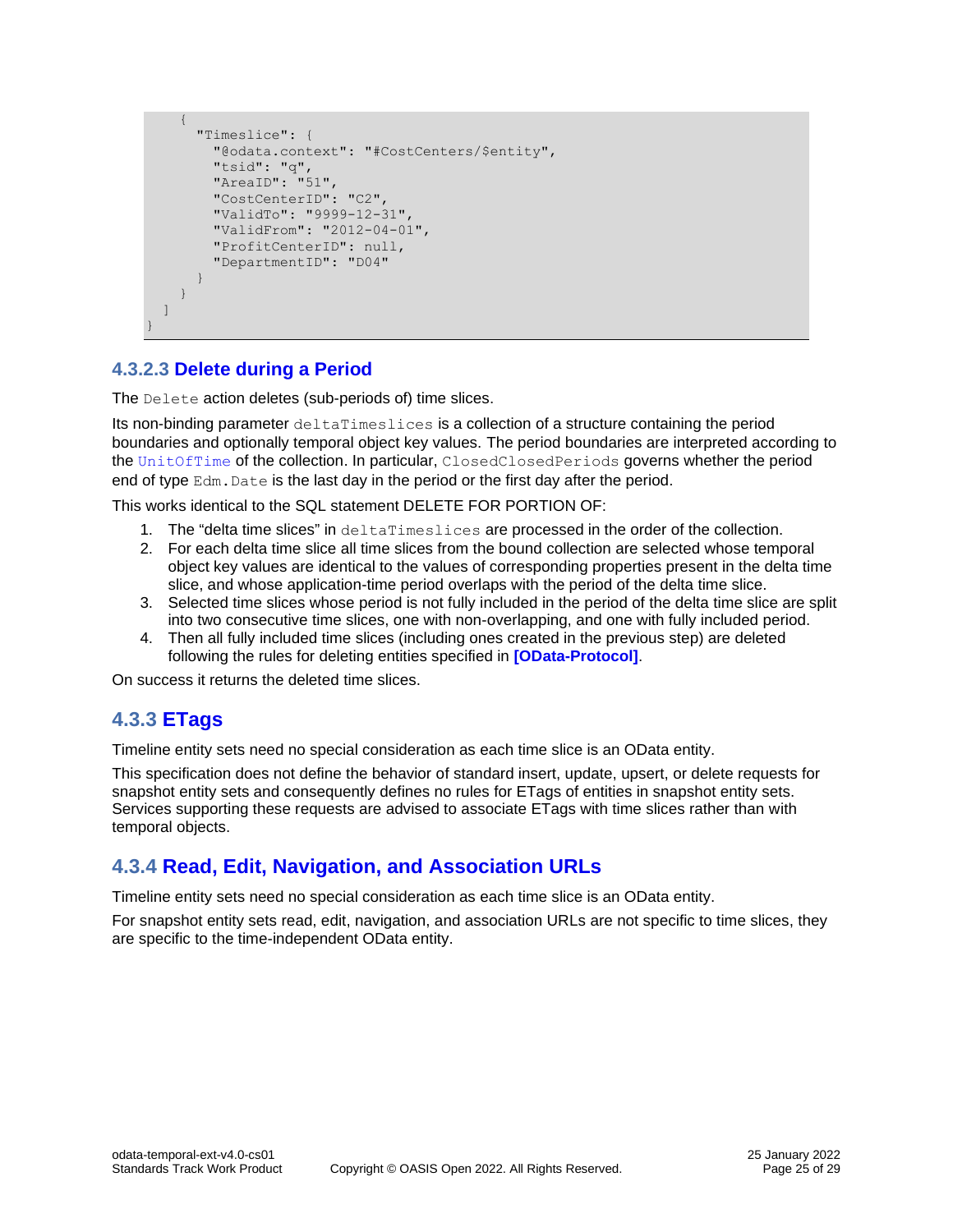# <span id="page-25-1"></span><span id="page-25-0"></span>**5 [Conformance](#page-25-1)**

Conforming services MUST follow all rules of this specification for the temporal system query options they support.

Conforming clients MUST be prepared to consume a model that uses any or all constructs defined in this specification.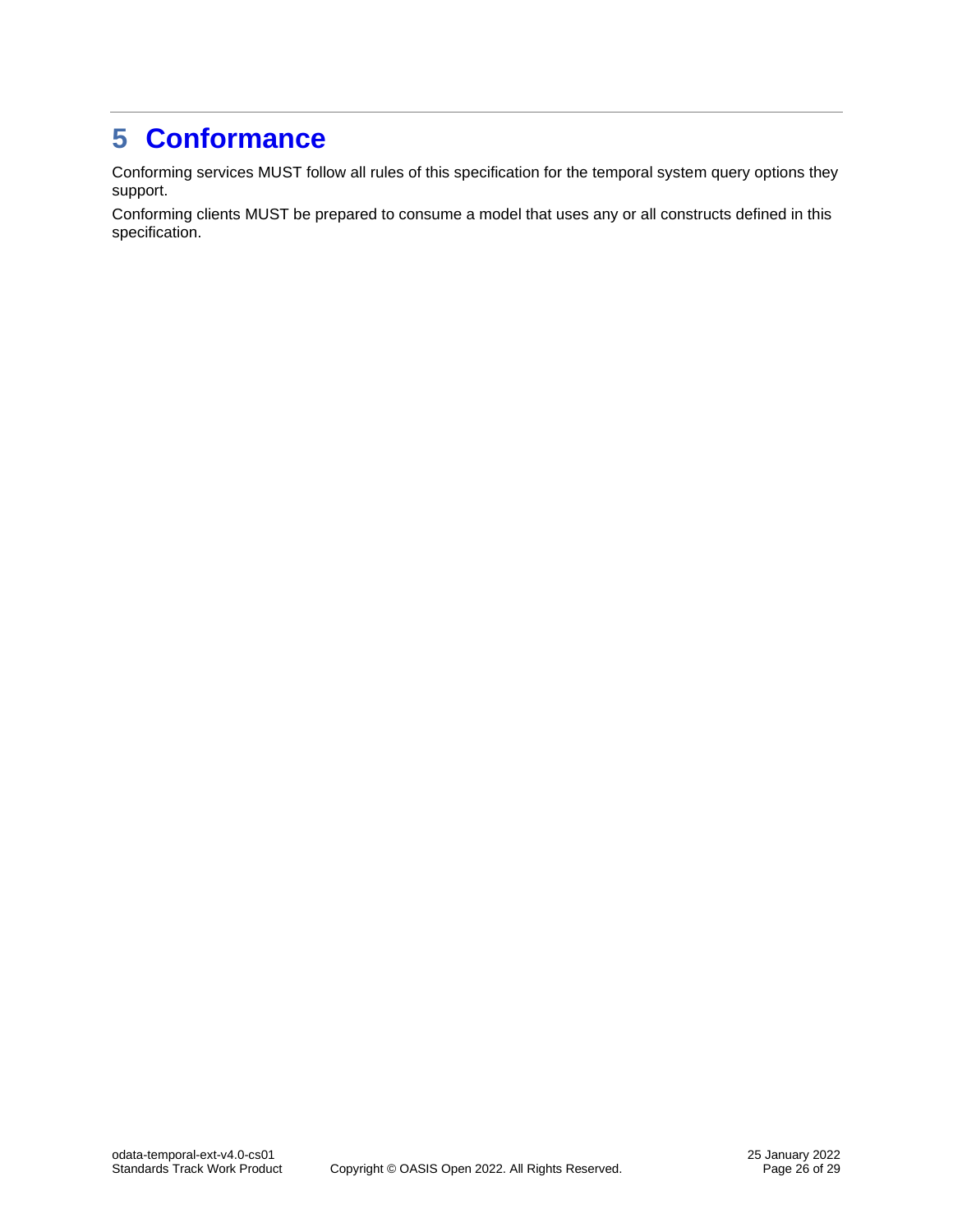# <span id="page-26-1"></span><span id="page-26-0"></span>**Appendix A. [Acknowledgments](#page-26-1)**

The contributions of the OASIS OData Technical Committee members, enumerated in **[\[OData-Protocol\]](#page-3-13)**, are gratefully acknowledged.

Special thanks to Andrew Eisenberg, whose contributions in the early stages of the OData TC were invaluable to getting this extension specification on track.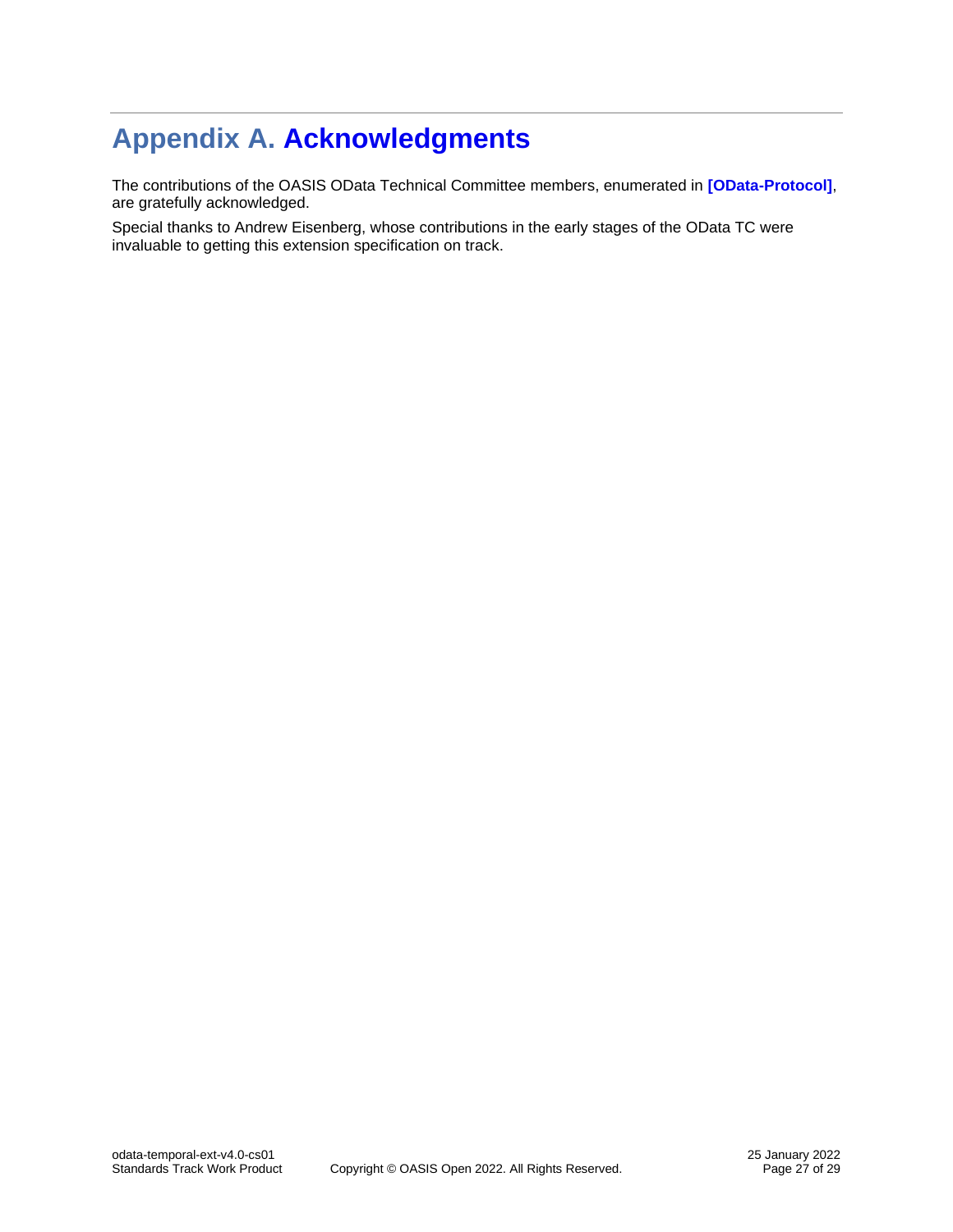# <span id="page-27-1"></span><span id="page-27-0"></span>**Appendix B. [Revision History](#page-27-1)**

| <b>Revision</b>                                   | Date       | <b>Editor</b>                                                                                                     | <b>Changes Made</b>                                                                                                                                                                                        |
|---------------------------------------------------|------------|-------------------------------------------------------------------------------------------------------------------|------------------------------------------------------------------------------------------------------------------------------------------------------------------------------------------------------------|
| <b>Working Draft</b><br>01                        | 2013-09-05 | Ralf Handl                                                                                                        | Initial working draft                                                                                                                                                                                      |
| Committee<br>Specification<br>Draft 01            | 2021-07-22 | Ralf Handl<br><b>Hubert Heijkers</b><br><b>Gerald Krause</b><br>Michael Pizzo<br>Heiko Theißen<br>Martin Zurmuehl | Timeline entity sets for manipulating time<br>slices<br>Snapshot entity sets for hiding application-<br>time dependency<br>Modification during a period via actions<br>Closed-closed application time      |
| Committee<br>Specification<br>Draft 02            | 2021-10-15 | Ralf Handl                                                                                                        | Example model with object key<br>Example for Update action on snapshot entity<br>set<br>Example for Upsert action with object key<br>Semantics of omitting upper period<br>boundaries in action parameters |
| Committee<br>Specification<br>Draft <sub>03</sub> | 2021-12-02 | Ralf Handl                                                                                                        | Removed the "stop on change" actions<br>Minor clarifications                                                                                                                                               |
| Committee<br>Specification<br>01                  | 2022-01-07 | Ralf Handl                                                                                                        | Non-material changes                                                                                                                                                                                       |